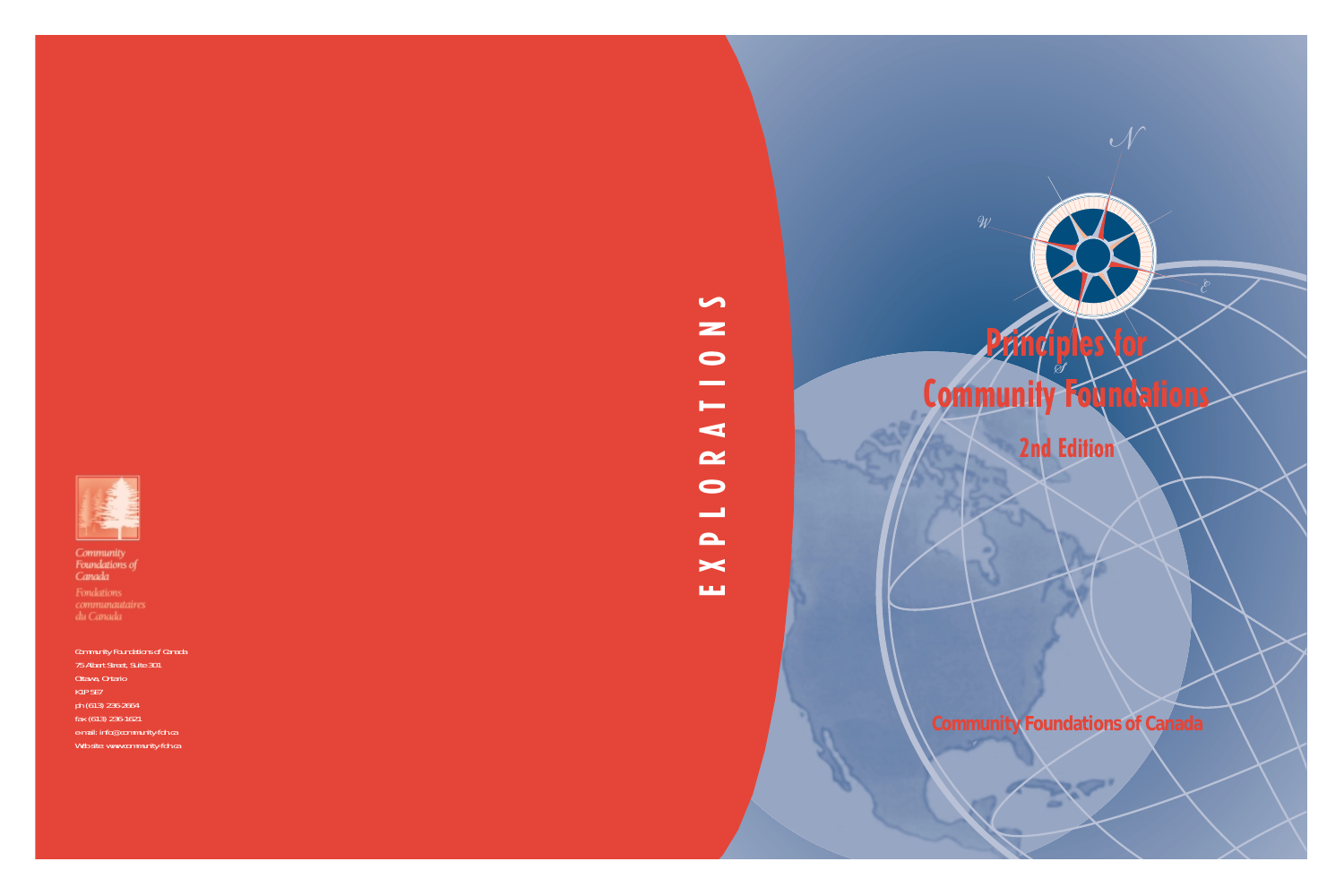# A message from the contract of the contract of the contract of the contract of the contract of the contract of the contract of the contract of the contract of the contract of the contract of the contract of the contract of Community Foundations of Canada

### **It is a great pleasure to introduce this 2nd Edition of** *Explorations: Principles for Community Foundations***.**

Community foundations are one of the fastest growing and most dynamic networks in the voluntary sector in Canada, across North America and around the world. We have an extraordinary opportunity to influence the capacity of our communities to face present and future challenges – not only in our role of building financial assets and creative grantmaking, but also by offering leadership and building bridges between the diverse groups that give our communities life.

In 1996, Community Foundations of Canada (CFC) and its members began an exploration of the role community foundations could play in bringing together diverse people and groups – community members who might not otherwise connect with each other – to tackle local concerns and issues.That work generated a group of Principles for Community Leadership, which we set out in the first edition of *Explorations* in 1998. As community foundations continued to explore the power of those principles, we soon realized that they apply not just to our leadership activities, but to all the work we do. Partnership, accountability, dialogue, diversity – these and the six other principles outlined here represent the heart and soul of how community foundations strive to strengthen their communities.

Fulfilling the potential that these principles represent is an ongoing, challenging, exciting journey for all our members across Canada and for CFC. We hope this 2nd Edition of **Explorations**, now expanded and more accurately subtitled Principles for Community Foundations, inspires and informs your own journey.

houis Street

Monica Patten President & CEO Community Foundations of Canada November 2001

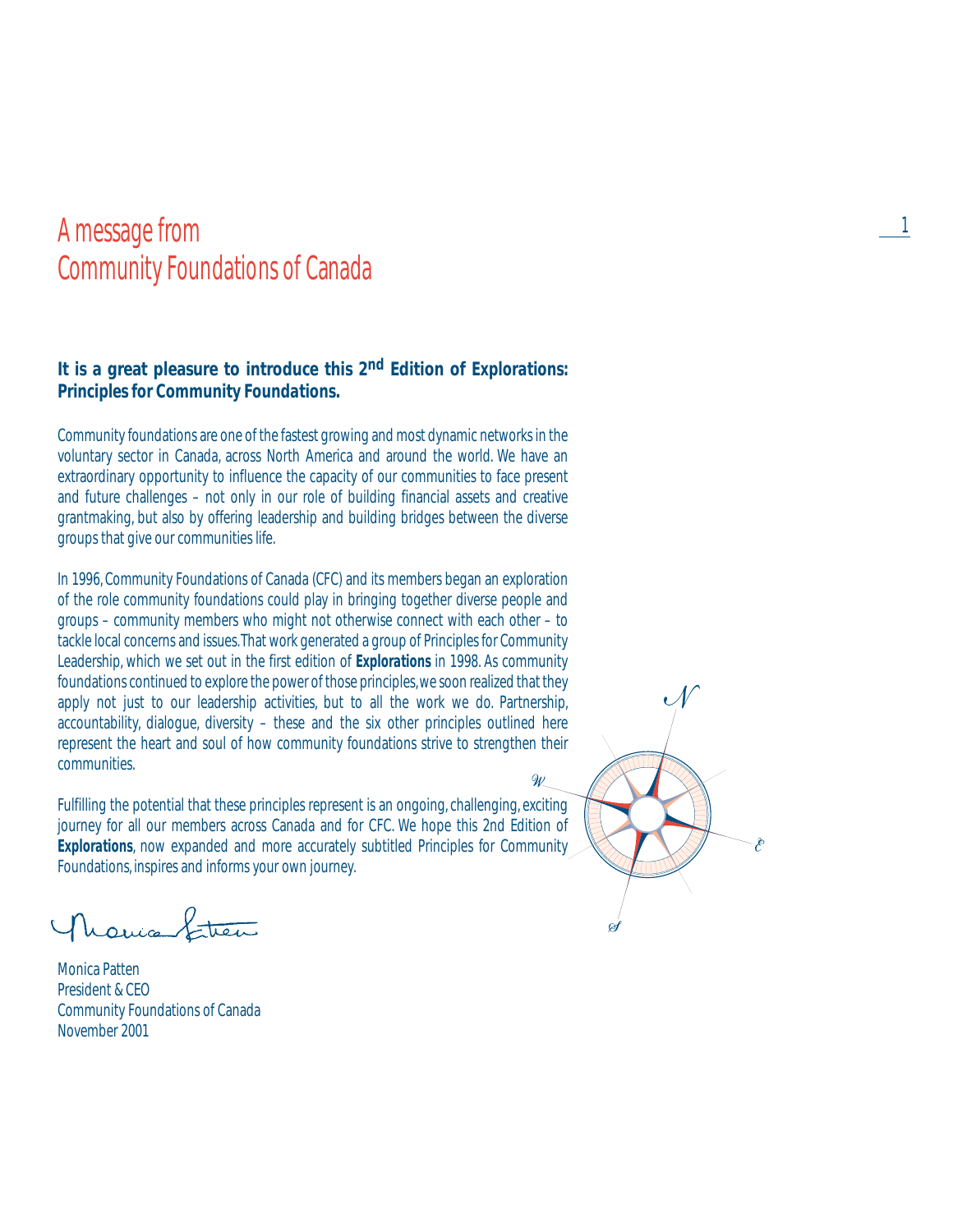# **Contents**

# **Page**

|                                                                  |                                                                         | $\overline{3}$ |
|------------------------------------------------------------------|-------------------------------------------------------------------------|----------------|
| Guiding Principles for Community Foundations <b>COMMUNITY 14</b> |                                                                         |                |
| <b>PRINCIPLE 1</b>                                               | Building Community Capacity <b>[2016]</b> 6                             |                |
| <b>PRINCIPLE 2</b>                                               |                                                                         |                |
| <b>PRINCIPLE 3</b>                                               | Creating Opportunities for Dialogue <b>Manual Accord 12</b> 12          |                |
| <b>PRINCIPLE 4</b>                                               |                                                                         |                |
| <b>PRINCIPLE 5</b>                                               | Reflecting Diversity and Fostering Renewal <b>Manual</b> 2016           |                |
| <b>PRINCIPLE 6</b>                                               | Establishing an Effective and Imaginative Grants Program <b>2008</b> 18 |                |
| <b>PRINCIPLE 7</b>                                               | <b>Building Community Assets and Facilitating Philanthropy</b> 22       |                |
| <b>PRINCIPLE 8</b>                                               | Evaluating and Sharing Results <b>Constanting</b> 26                    |                |
| <b>PRINCIPLE 9</b>                                               | Implementing Responsive and Accountable Processes <b>manual 28</b>      |                |
| <b>PRINCIPLE 10</b>                                              | Balancing Our Resources <b>Construction</b> 30                          |                |
| Acknowledgements 32                                              |                                                                         |                |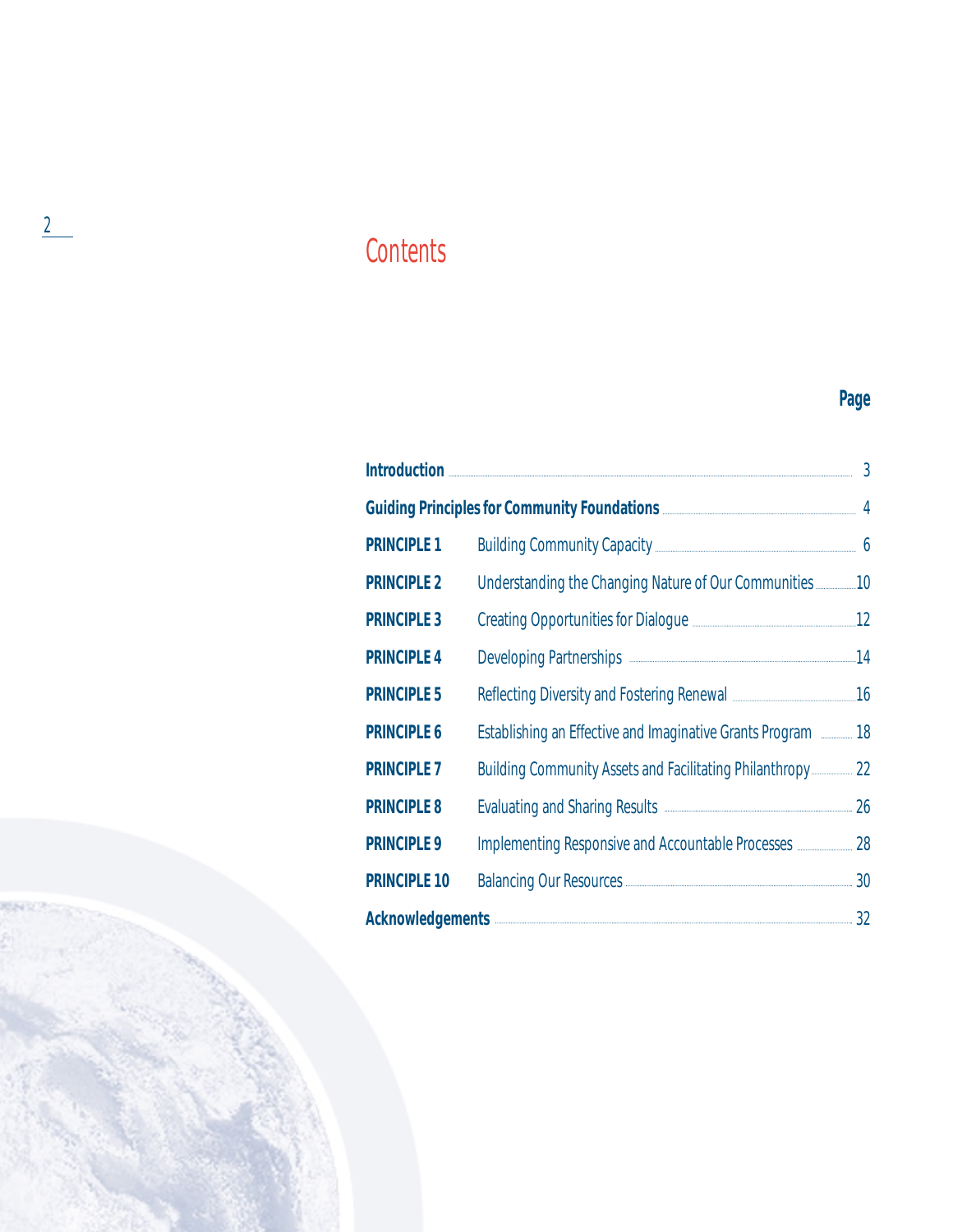# Introduction

**The dramatic growth of community foundations in Canada over the last decade has been both exhilarating and infinitely challenging. Highlighting our potential to help donors reach their charitable goals, many generous "dot-com" donors chose community foundations for their philanthropy. Along with this extraordinary growth in the movement's assets and opportunities, Community Foundations of Canada and its members welcomed the new millennium by leading a massive groundswell of community action called** *Our Millennium.* **The 18-month celebration sparked the participation of more than 4.6 million Canadians in special projects to benefit their communities.**

*Our Millennium*, combined with our core activities of grantmaking, asset development, donor service and community leadership, deepened our understanding of how crucial a role community foundations can play in building bridges within our communities. Broad-based and situated at the hub of our communities, community foundations have tremendous potential to bring diverse parts of the community together.We can seek out voices from all corners of our community, bring them to the table together, promote dialogue, build partnerships.We can stimulate and nurture the relationships that link us to others (community activities, clubs, neighbourhood associations and other less formal networks) and that create our sense of belonging to a community. Social scientists call these vital connections "social capital" and have found that they are linked to many measures of community and individual well-being. Community foundations, experts in building financial capital for their communities, also have a leadership role in building social capital – the glue that holds communities together.Working on both fronts, we can help ensure that our communities have the capacity they need to meet current and future challenges.

This 2nd Edition of *Explorations* describes ten principles to guide the work of community foundations. Along with many familiar practices, it describes some very challenging ideas that will cause us to stretch, change and grow.We hope this publication encourages community foundations across Canada to explore the roles they can play in facilitating philanthropy, engaging their communities and building community capacity.

# How this booklet is organized

**Explorations** is designed to help board members, staff and other volunteers explore new ideas and directions. It was developed for community foundations – but we have heard that other grantmakers and organizations involved in community leadership also find it useful.

Following this Introduction, all ten principles are presented in brief. Then each principle is discussed more fully within its own section of the booklet, exploring why the principle is important and outlining a number of ways community foundations can apply the principle. Stories of the principles in action, gathered from community foundations across Canada, illustrate each section.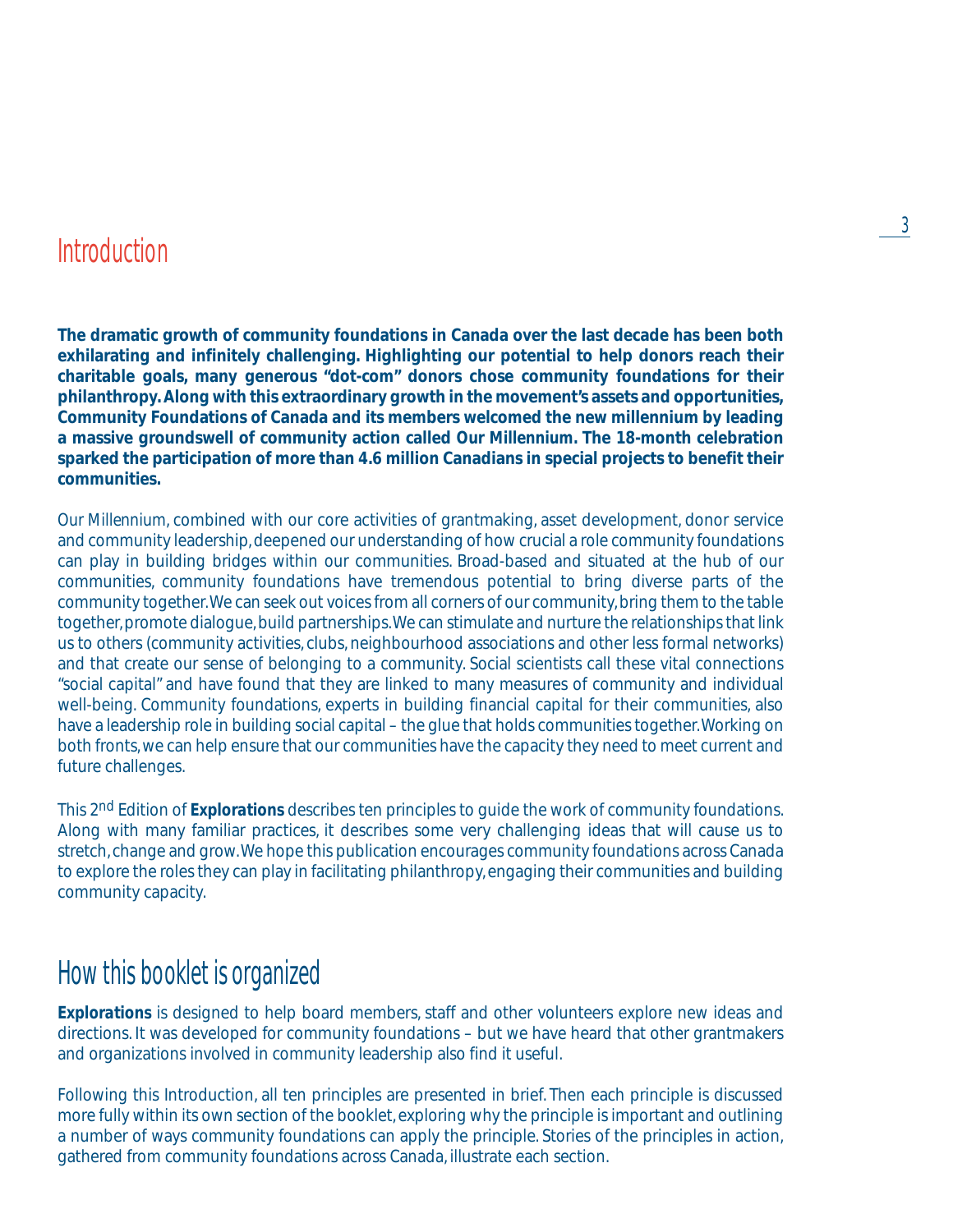**"I like the work you are doing with the principles. They are better than anything I've seen to describe the intentions and values of community foundations."**

Steven E. Mayer, author of *"Building Community Capacity: The Potential of Community Foundations"*

# **Principles for Community Foundations**

### **PRINCIPLE 1 Building Community Capacity**

*We will nurture and build on our community's strengths and assets. Communities are strengthened by initiatives which increase the capacity of organizations and individuals to respond to challenges and opportunities, develop local leadership, promote self-reliance, emphasize prevention and mobilize civic participation and resources.*

### **PRINCIPLE 2 Understanding the Changing Nature of Our Communities**

*To be strategic in all our activities, we need to know our communities well. This involves spending time in community consultation, making ourselves available for discussion, being active participants in the community, monitoring local and national trends and being aware of the impact of change in our communities.*

### **PRINCIPLE 3 Creating Opportunities for Dialogue**

*Because of our broad mandate to nurture a vital community, we will bring together people with different ideas and points of view and create opportunities for respectful dialogue on issues of importance to our communities.*

## **PRINCIPLE 4 Developing Partnerships**

*Since more can be accomplished when we act together, we will form, encourage and support partnerships among individuals, neighbourhood and community groups, service clubs, foundations, professional advisors, businesses, governments, the media and others, based on shared vision and mutual responsibility.*

### **PRINCIPLE 5 Reflecting Diversity and Fostering Renewal**

*We believe there is strength in diversity and that our communities will be better served when we understand different points of view and engage the broader community in our deliberations and decision making.*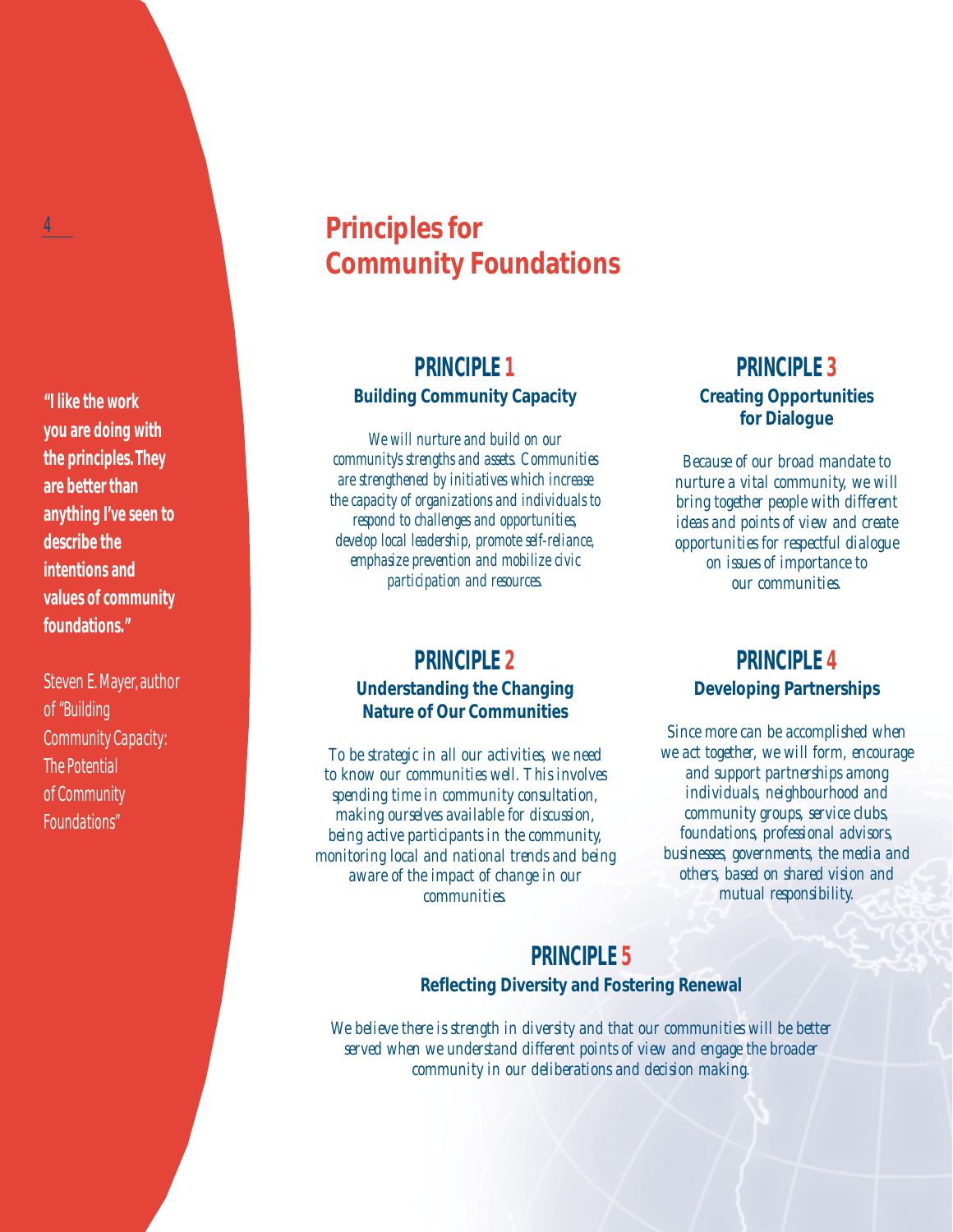### **PRINCIPLE 6 Establishing an Effective and Imaginative Grants Program**

*We will strive to continually improve our skills as grantmakers, making a visible and lasting difference in our communities through a granting program that is balanced, flexible, creative and responsive.*

### **PRINCIPLE 7 Building Community Assets and Facilitating Philanthropy**

*As we build and invest permanent endowments and other assets for our communities now and in the future, we will help our donors derive the maximum possible benefit and satisfaction from their giving by learning about their charitable goals, providing them with information about ever changing needs, integrating their goals with community opportunities, and providing flexible giving options. We will value and champion philanthropy.*

### **PRINCIPLE 8 Evaluating and Sharing Results**

*We will evaluate our activities to improve our skills and knowledge and we will share key findings with others.*

### **PRINCIPLE 9 Implementing Responsive and Accountable Processes**

*We will engage in practices that are open and accessible, fair and objective, flexible and timely as we work with grant seekers, donors, volunteers and others in the community. This is essential to our role as credible and reputable stewards of community resources.*

### **PRINCIPLE 10 Balancing Our Resources**

*Because our fund development, grantmaking and other community leadership activities are interdependent, we will commit and balance our human and financial resources among them.*

5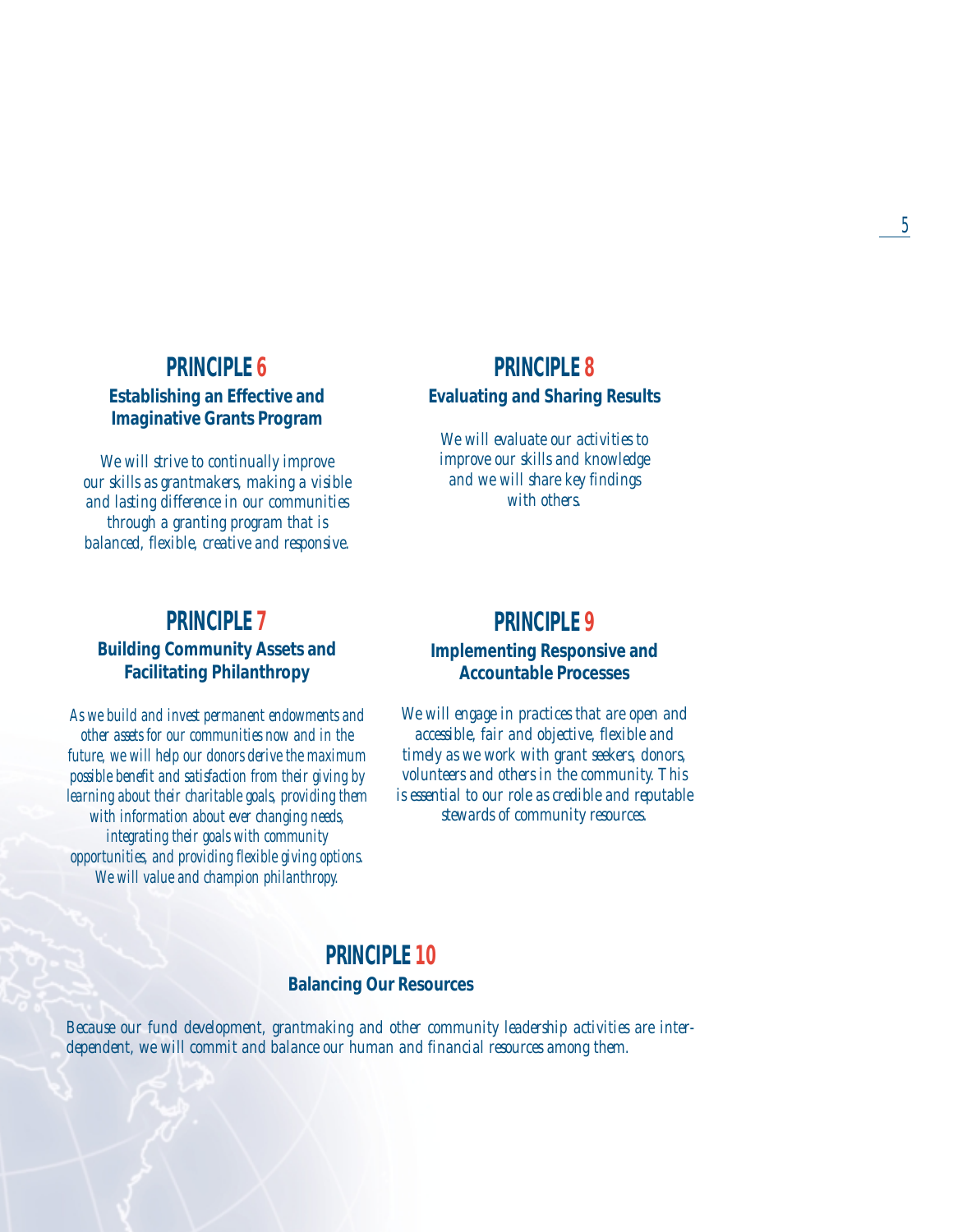**"No community has ever been built on the needs and problems of its people. It has always been built on their gifts and capacities, and the use of the assets that are there."**

 $\ddot{\mathbf{0}}$ 

John L. McKnight, Director of Community Studies, Northwestern University, Chicago

# **PRINCIPLE 1 Building Community Capacity**

*We will nurture and build on our community's strengths and assets. Communities are strengthened by initiatives which increase the capacity of organizations and individuals to respond to challenges and opportunities, develop local leadership, promote self-reliance, emphasize prevention and mobilize civic participation and resources.*

## What does building community capacity mean?

It is a concept based on the belief that within any community there are individuals, groups and organizations with the abilities, skills and resources to respond creatively and effectively to local problems and challenges. It means looking at a community – even a seemingly distressed one – not as a place that needs services to fix all its problems but as a place with many skills, talents and other assets that can be nurtured and mobilized.

The idea of building community capacity was first championed by John McKnight and Jody Kretzmann at Northwestern University in Chicago. Their work has helped change the way North American communities look at solving their problems. By focusing on their assets and capacities rather than on their needs and shortcomings, communities begin to see themselves as healthier and more vibrant; they become more self-reliant; local leadership develops; financial resources are mobilized and community partnerships flourish.

A host of formal and informal networks also help to strengthen a community. The stronger these connections are, and the better they link diverse parts of the community, the more we trust each other – and the healthier our community is. Social scientists have named those relationships "social capital." It is the glue that holds communities together.

In everything we do as community foundations, whether it's fund development, donor service, grantmaking or leadership, we are building financial capital, social capital and community capacity.

# Why is this principle important?

The challenges facing our communities today are enormous. Resources we once depended on have been dramatically reduced or have disappeared. Social problems are complex and progress in addressing these issues is slow. The role of government continues to change and there is a need for local leadership. Our communities need fresh thinking, full participation from all parts of the community, and new partnerships. Community foundations can help their communities capitalize on their strengths, uncover hidden assets and mobilize their resources in new ways.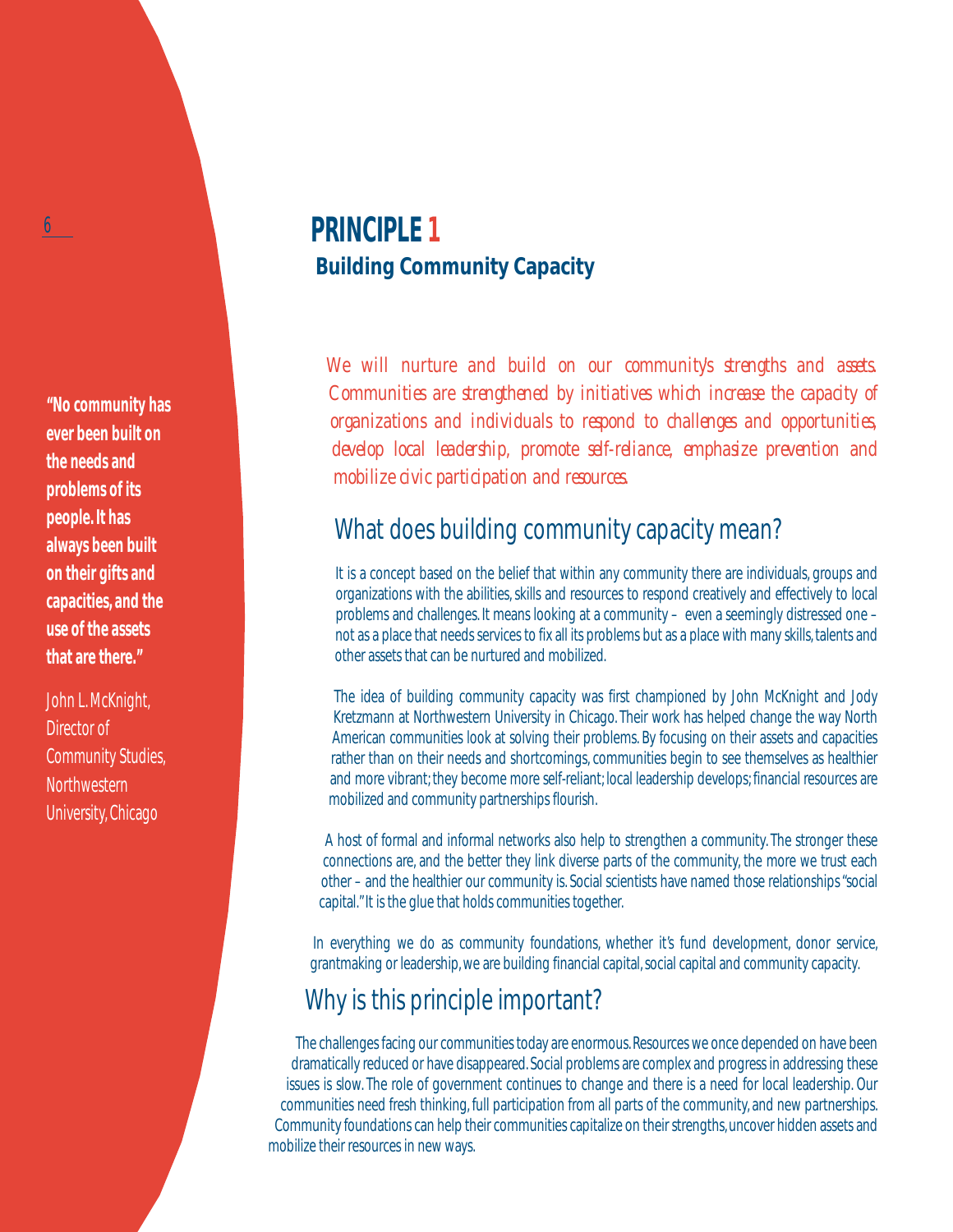### **What can you do to build community capacity?**

Build your own organizational capacity

- ensure your mission statement reflects the principle of building community capacity
- inform volunteers and staff about community issues
- budget for equipping and updating your organization
- support training and development opportunities for staff and volunteers 4

Build a healthy endowment fund for your community

- develop and actively implement a fund development plan
- identify and nurture relationships with potential donors
- provide flexible and creative giving options 4

Make capacity-building grants

- build on existing community strengths and resources
- interact with grant applicants to help them strengthen their proposals
- seek out people with innovative ideas
- tell your capacity-building grant stories4

Through CF-LINKS (its professional development and training program) **Community Foundations of Canada (CFC)** provides resources on how to start a community foundation, fund development and donor services, grantmaking, governance, management, marketing and communications. CFC also provides support through regional meetings, workshops on all aspects of a foundation's work, and a biennial national conference.

To help build its endowment fund, the **Community Foundation of Greater Kingston** partnered with Alcan, a local corporation with a 58-year history of giving. Alcan helped create the foundation's first corporate fund with a substantial donation and challenged its employees, retirees, business partners and associates to join in the initiative.

A residential treatment centre for young women received a grant from **The Winnipeg Foundation** for a new gym floor. The floor became a symbol of self-worth and pride for the young women and their caregivers, and a decision was made to open the facility to the community for dances, training seminars and other events. This "bricks and mortar"grant was really an investment in people, going beyond the centre's walls, increasing the assets of the entire community.



 $\overline{\mathscr{W}}$ 

7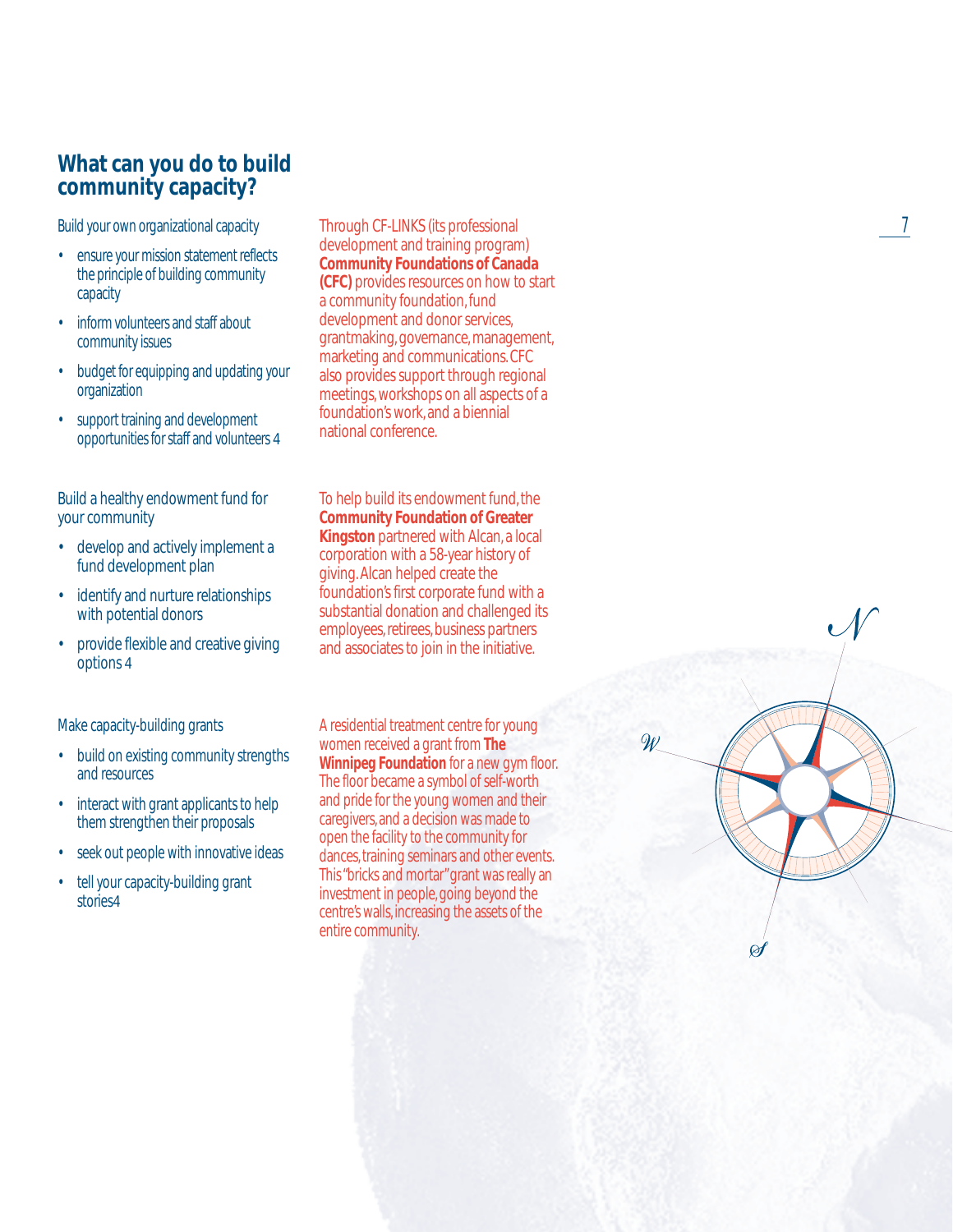Offer leadership in community problem solving

- be willing to speak out about issues in your community
- facilitate discussion among concerned individuals and groups
- actively participate in community discussions
- take advantage of special opportunities (like *Our Millennium* or the International Year of Volunteers 2001) to build bridges and strengthen community networks4

Concerned with the impact of funding cuts to local cultural organizations, **Hamilton Community Foundation** offered to arrange a meeting of CEOs and board chairs of the major arts groups to facilitate information sharing and joint problem solving. The foundation then brought some key arts funders into the discussion. Ultimately, the group approached the foundation to lead an arts stabilization initiative. The Bay Area Arts & Heritage Stabilization Program, which is time-limited, will provide technical assistance and working capital grants to participating organizations. The foundation played a critical role as catalyst, drawing together the partners to identify the issues and develop a strategy that meets local needs.

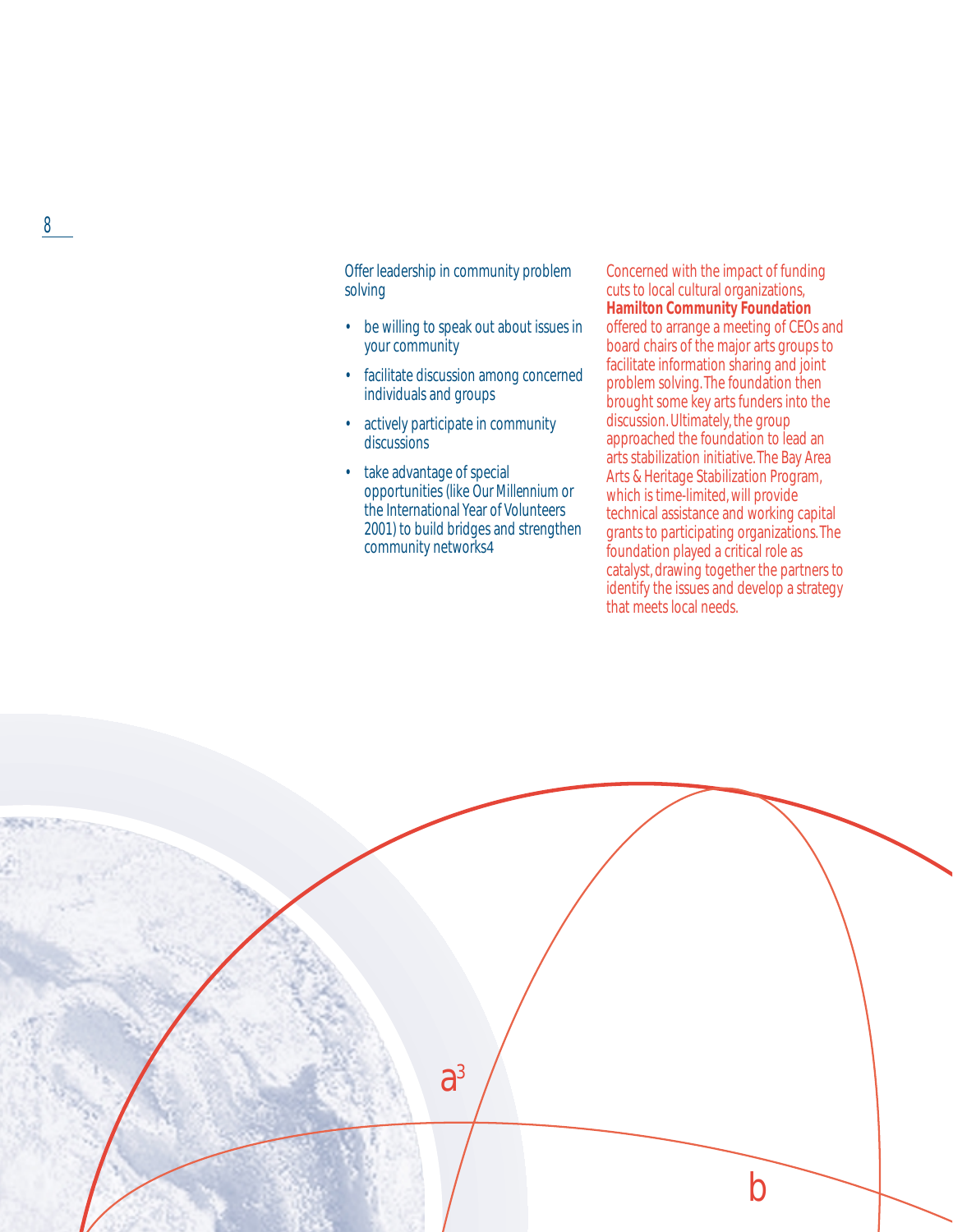**CFC's** *Our Millennium* **program** was a national example of strengthening the connections that give us a sense of belonging to a community – what social scientists have called "social capital."Through 1999 and 2000, 4.6 million Canadians worked in small groups to plan and implement an astonishing diversity of local community projects to mark the new millennium. Citizens in Pictou, NS built an exact replica of the ship that brought their first settlers from Scotland in 1773; the Farmers Circle of Quebec in Sainte Monique les Saules made hats, mittens and scarves for local school children in need; three students in Port Elgin, ON created a suicide awareness program for their school; an environmental group in Toronto produced a guide to natural control of garden pests and diseases; the Edmonton Community Foundation, the United Way and the Edmonton Journal partnered to create a permanent endowment for children; 45 volunteers in Surrey, BC formed a community safety patrol. In all, 6558 community gifts were registered on *Our Millennium's* Web site. Recognizing these stories as a unique national treasure, the National Archives of Canada has made ourmillennium.ca the first Web site in its permanent collection. The new relationships and new levels of trust that *Our Millennium* fostered are as lasting a legacy as the gifts and projects created.

**"Through a special magic akin to alchemy, community foundations use their social connections and networks and commitment to the community – their social capital – to attract gifts from donors. In other words, they take social capital and turn it into financial capital. Then, they take that financial capital and turn it into even more social capital through their grantmaking, by building and strengthening the organizations and relationships that connect people to the community."**

Lewis M. Feldstein New Hampshire Charitable Foundation & Harvard University/Kennedy School Executive Seminar Civic Engagement in America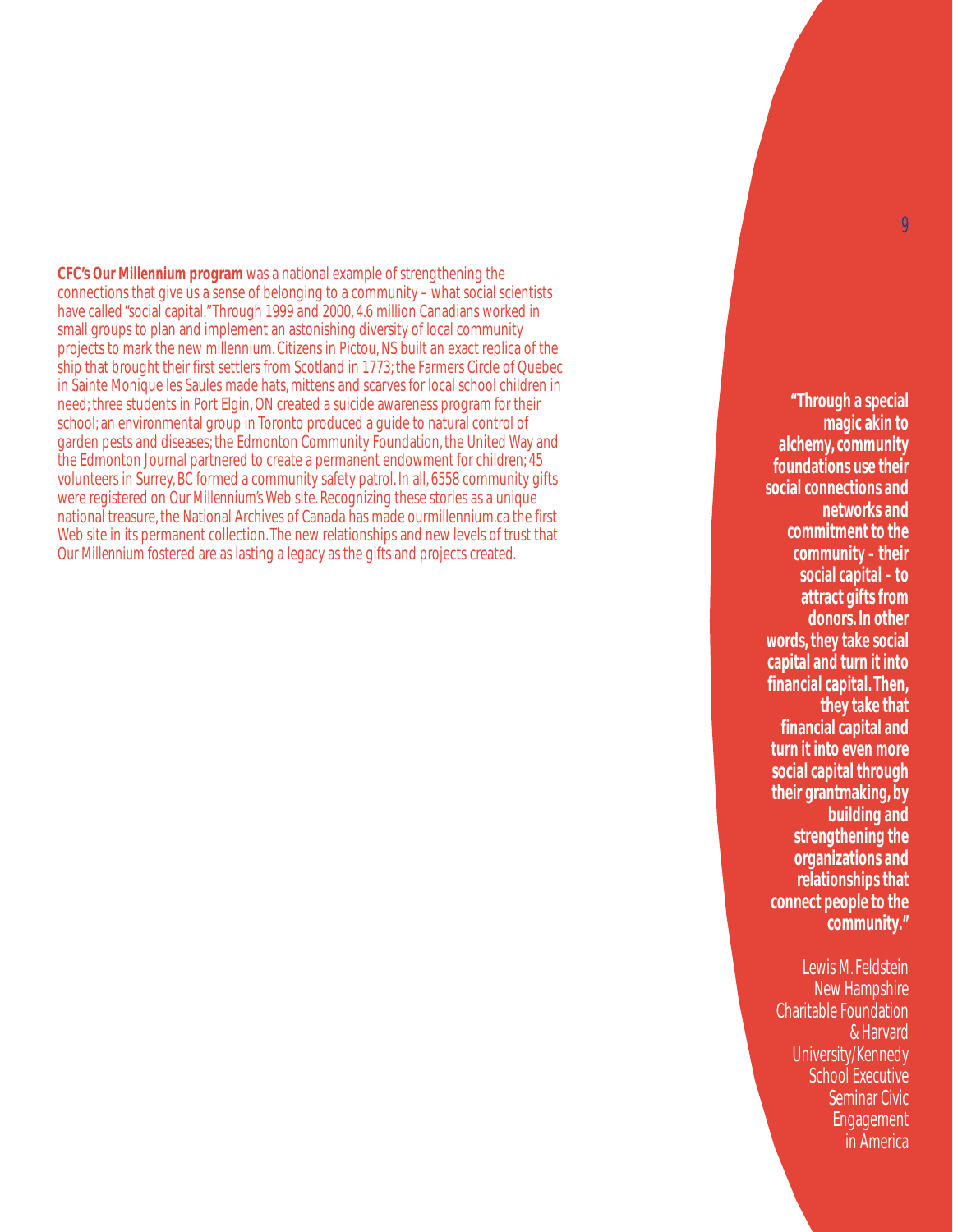**"In Canadian communities from sea, to sea, to sea, the challenges are diverse and becoming more complex.. There are no quick or easy solutions anywhere - successful prescriptions for sustainable, healthy communities rely on local leadership."**

Christine Lee, Walter & Duncan Gordon Foundation

# **PRINCIPLE 2 Understanding the Changing Nature of Our Communities**

*To be strategic in all our activities, we need to know our communities well. This involves spending time in community consultation, making ourselves available for discussion, being active participants in the community, monitoring local and national trends and being aware of the impact of change in our communities.*

# Why is this principle important?

Changes in demographics, needs, funding sources and opportunities can occur rapidly. With knowledge and information, we can be more effective organizations. By reaching out and staying informed, we understand our communities better. We know, first-hand, our community's strengths and weaknesses and can make informed decisions and better use of our resources.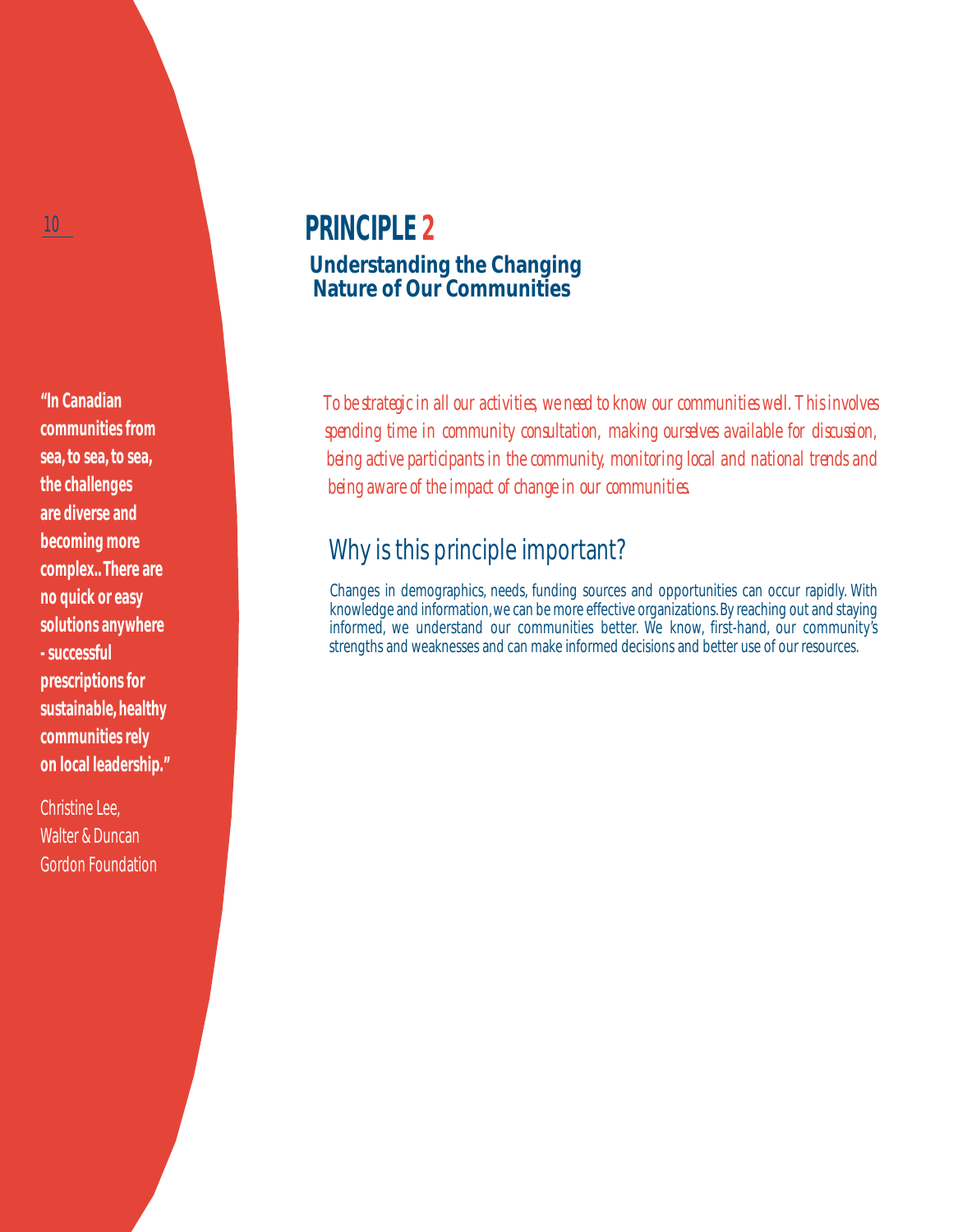### **What can you do to understand the changing nature of your community?**

Learn about your community

- read and discuss reports from social policy planners, local organizations and government agencies
- invite community experts to speak at your board and committee meetings
- conduct focus groups and community consultations
- clip newspaper stories on local issues and circulate to staff and volunteers
- develop an advisory network of local experts 4

Get out into the community

- make it a priority for staff and Board members to get out of the office regularly
- attend agency annual meetings and community events
- participate in community forums
- visit grant recipients to present cheques or to see agency programs at work4

Look at the bigger picture

- keep up to date with local, provincial and national trends
- try to anticipate the impact of these changes on your community4

More and more, community foundations are at the centre of efforts to assess the needs and strengths of their communities. **Vancouver Foundation** is collaborating in a public dialogue series on civil society. **The Calgary Foundation** is a key player in a community-wide partnership to measure "Sense of Community."Toronto's "Vital Signs" initiative to develop social indicators (in employment, housing, transportation, health care, environment, and learning) has become a signature project for the **Toronto Community Foundation**. Other community foundations across the country are providing leadership in similar efforts to measure and strengthen social capital and other community assets.

Established in 1996, the **Comox Valley Community Foundation** has experienced rapid growth – due in no small part to its volunteers' philosophy of getting out into the community to raise the foundation's visibility. Presenting grant cheques in person, hosting a gala community dinner and participating in a variety of local events are regular activities.

#### **Community Foundations of Canada** keeps

foundations across the country connected to the bigger picture. Regular information bulletins and "Tips and Tools" sheets cover topics such as changes in tax laws, federal budget implications, national award programs, voluntary sector round tables. These and other CFC publications share the experience of community foundations across Canada. Discuss these bulletins with all board members, staff and appropriate committees. It's a great way to stay informed!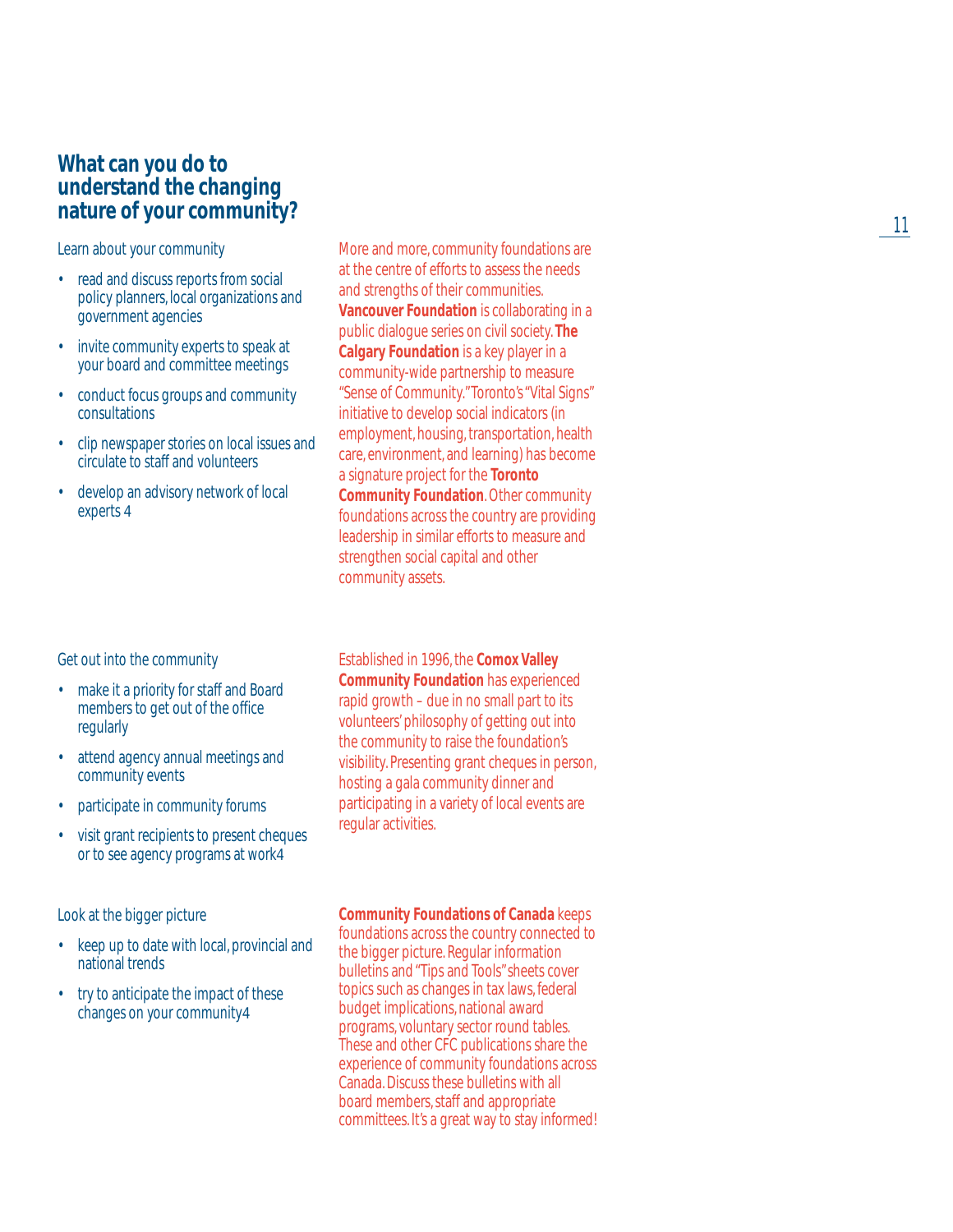**By creating environments in which people can share information and opinions respectfully, community foundations can help people find joint solutions to local issues.**

# **PRINCIPLE 3**

## **Creating Opportunities for Dialogue**

*Because of our broad mandate to nurture a vital community, we will bring together people with different ideas and points of view and create opportunities for respectful dialogue on issues of importance to our communities.*

# Why is this principle important?

We live in a world where public discourse has been reduced to 10-second sound bites and opinion polls that force people to take sides.There are very few opportunities for people to come together in communities to talk about things that matter to them collectively. Community foundations are in a unique position to play a role in organizing and convening these kinds of local discussions. By creating environments in which people can share information and opinions respectfully, community foundations can help people find joint solutions to local issues.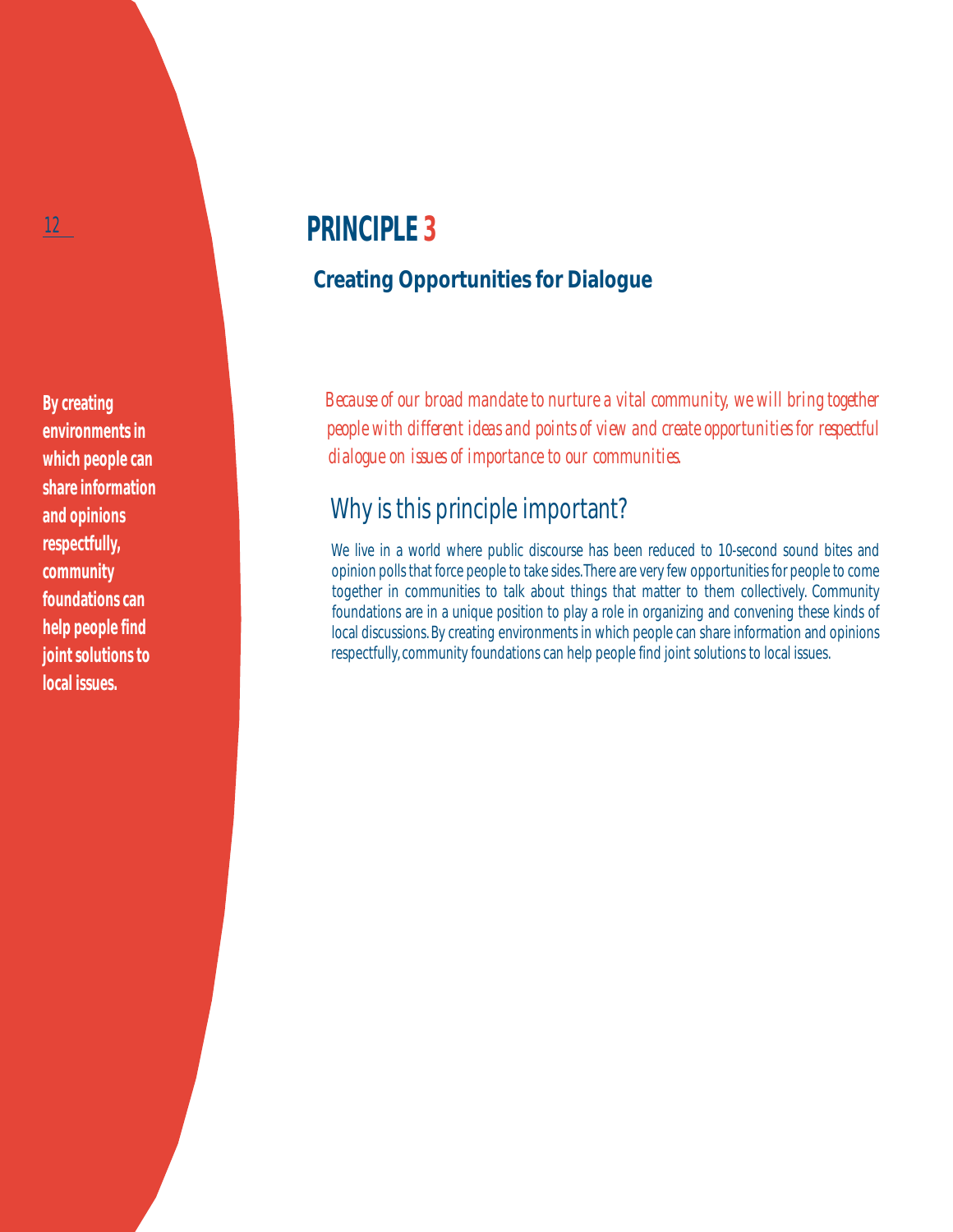### **What can you do to create opportunities for dialogue?**

#### Be a convener

- offer to act as a convener for meetings, forums or conferences on issues that are important in your community
- commit adequate time and resources to convening processes
- invite donors and prospective donors to join in community discussions4

Building on its grantmaking experience in scholarships and its commitment to education, **The Winnipeg Foundation** facilitated a unique partnership between the City's Economic Development Agency, the Chamber of Commerce and the Winnipeg Free Press to generate greater community appreciation for the importance of post secondary education. The partnership raises awareness of the fact that education underlies a successful economy and recognizes those businesses that take best advantage of post secondary educational opportunities. It also includes a significant commitment of new grants to local universities and colleges.

#### Develop skills and knowledge

- recognize that convening requires special skills and training
- seek opportunities to build your convening skills
- recruit volunteers and staff with facilitation and presentation skills
- begin by working with small groups to gain experience
- share your experiences with other community foundation colleagues and learn from each other4

Create an environment for respectful dialogue

- encourage key people to participate
- include participants from across the community
- ensure everyone has an opportunity to voice opinions
- choose the right setting
- use a skilled facilitator4

### **The Saskatoon Foundation** convened a

symposium on quality of life issues with 40 young people from 11 schools and other youth organizations. Students facilitated small group sessions and reported to the large group, which included a dozen adult leaders from schools, community organizations and the foundation. The dialogue immediately sparked a new City drop-in program. It will also guide the Saskatoon Foundation's grantmaking for youth.

#### **The Red Deer and District Community**

**Foundation** (RDDCF) was a key player in sparking a community-wide dialogue about how the community could identify, nurture and train new leaders. By bringing a wide range of voices together and setting the stage for a respectful exchange of views, RDDCF helped the community create a plan and eventually launch a community-based leadership program. Other similar community dialogues have brought action on homelessness and poverty. For RDDCF, convening has become a key strategic activity and a real contribution to community life.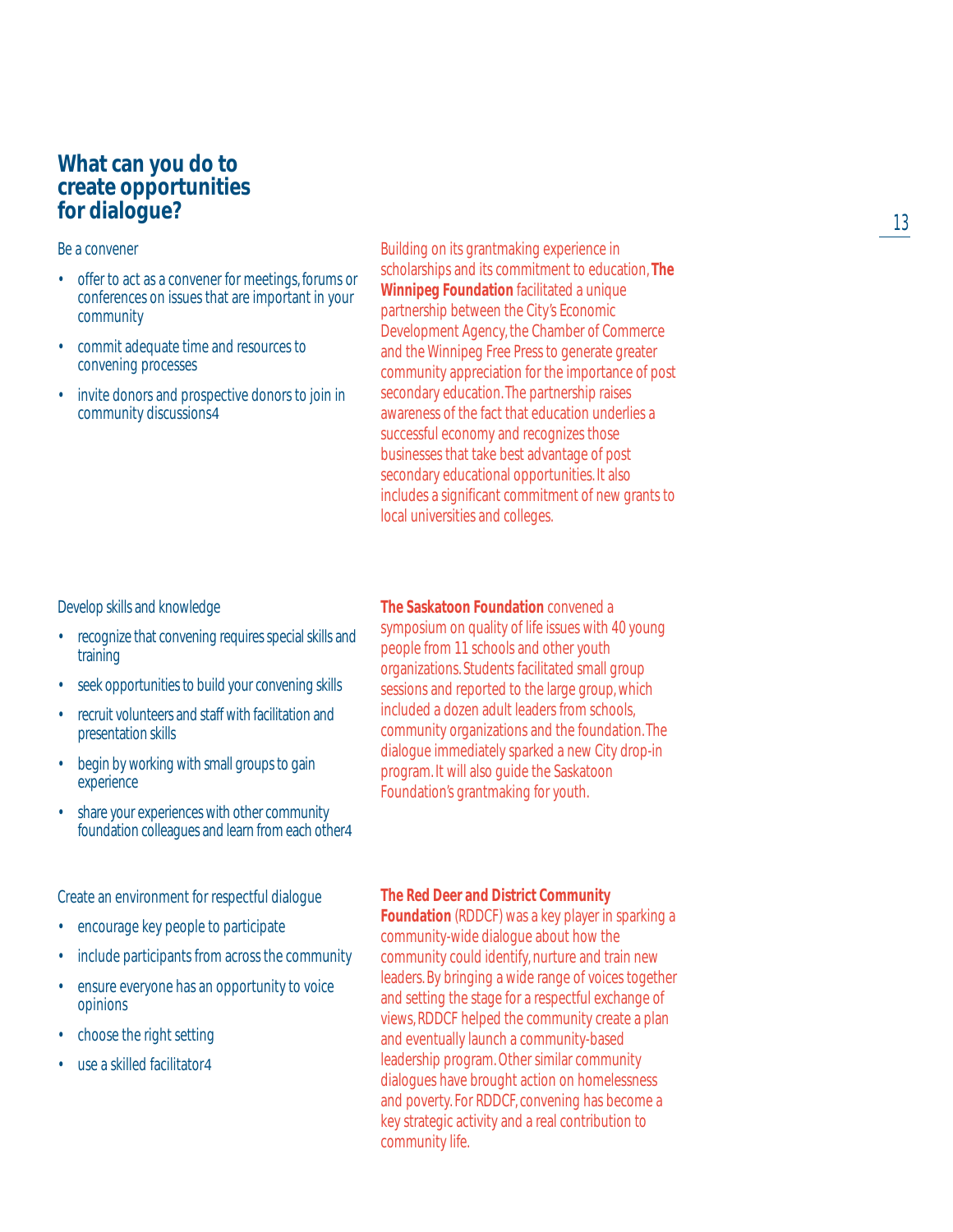**"True collaborations are not just about working together and doing essentially the same things – but rather they are about setting collective priorities, using resources in different ways, incorporating different perspectives."**

Julie White, formerly Executive Director, Trilllium Foundation

# **PRINCIPLE 4**

## **Developing Partnerships**

*Since more can be accomplished when we act together, we will form, encourage and support partnerships among individuals, neighborhood and community groups, service clubs, foundations, professional advisors, businesses, governments, the media and others, based on shared vision and mutual responsibility.*

## Why is this principle important?

Today, more than ever, our resources – people, time and money – are limited, and the challenges facing our communities are increasingly complex. We can't solve these issues alone. Partnerships and collaborations create new energy and ideas, often resulting in increased resources. Working together with a shared vision and sense of mutual responsibility, we can create a more positive and constructive atmosphere for problem solving.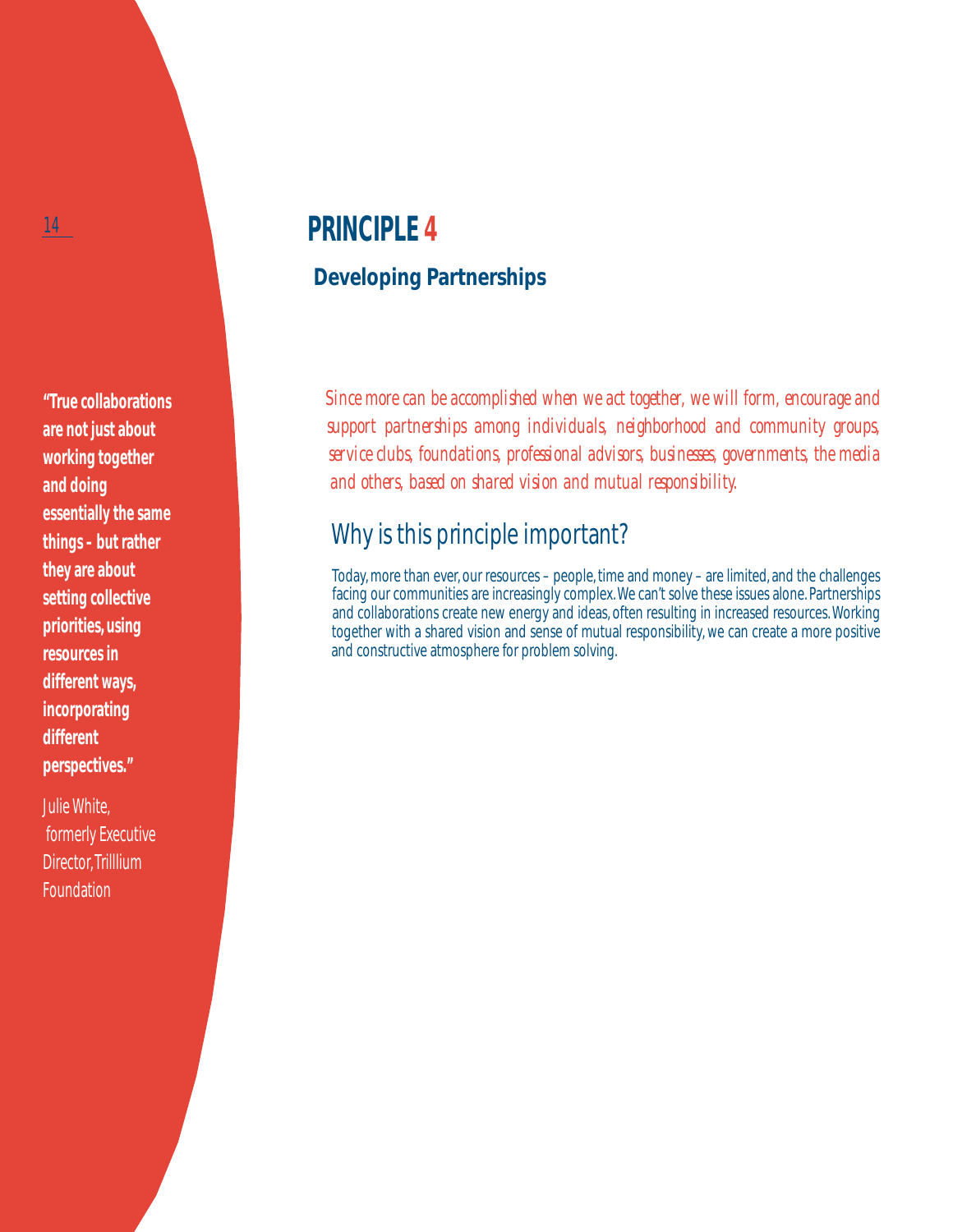### **What can you do to develop partnerships?**

Form partnerships and collaborate with other funders and community groups

- look for opportunities to work with community partners to strengthen your organization
- share information and expertise
- co-host community events and forums
- offer to convene groups with shared concerns4

### Encourage grant recipients to partner with other organizations

- reinforce the idea of partnerships in your granting guidelines
- fund collaborative projects
- encourage and help emerging organizations to partner with a registered charity
- bring together organizations doing related work4

Build relationships with professional firms and donor advisors

- invite financial advisors and estate planners to join your board and committees
- inform professional advisors about how you can work together to benefit your mutual clients
- create a Professional Advisors Committee and program4

Create partnerships with other community foundations

- network with other community foundations to share resources and expertise
- take advantage of the CF-LINKS program offered by Community Foundations of Canada
- find a mentor or colleague from another community foundation for ongoing support4

Inspired by the growing movement and success of community foundations across Canada, leaders in the Greater Montreal area saw the need and opportunity to create a community foundation that would help promote philanthropy and leadership in their community.Their discussions led to a very special partnership between The Centraide Foundation, the YMCA Foundation and the Red Feather Foundation, which pooled their assets in a \$20 million common fund to create the **Foundation of Greater Montreal / Fondation du Grand Montréal**. Other foundations have also played an important role in launching the FGM: the J.W. McConnell Family Foundation, the Jewish Community Foundation of Montreal and Centraide of Greater Montreal are providing start-up funds and have delegated representatives to sit on the Board of Directors.

The Portage Chapter of the Learning Disabilities Association of Manitoba (LDAM) requested funds for educational resource materials. Before funding this request, the **Community Foundation of Portage and District** wanted to ensure widespread and easy access to these books and tapes.To address this concern, the foundation helped the LDAM establish a partnership with the public library.

Working with a group of professional advisors, **Edmonton Community Foundation** coordinates an annual "Wills Week." The goals of this week-long public information program are to encourage people to make or update their wills, seek professional advice and consider making a charitable gift as part of their estate planning.The underlying goal is to increase awareness of the foundation among professional advisors.

**The Community Advancement New Brunswick** (CANB) program is a partnership between the T.R. Meighen Foundation and CFC. It is designed to build the capacity of the existing community foundations in Saint John, Fredericton, Moncton and Fundy Region – as well as seed a new community foundation in an unserved area of the province. A group in the Acadian Peninsula has accepted the challenge.The three-year initiative is strengthening operations, grantmaking and endowment building.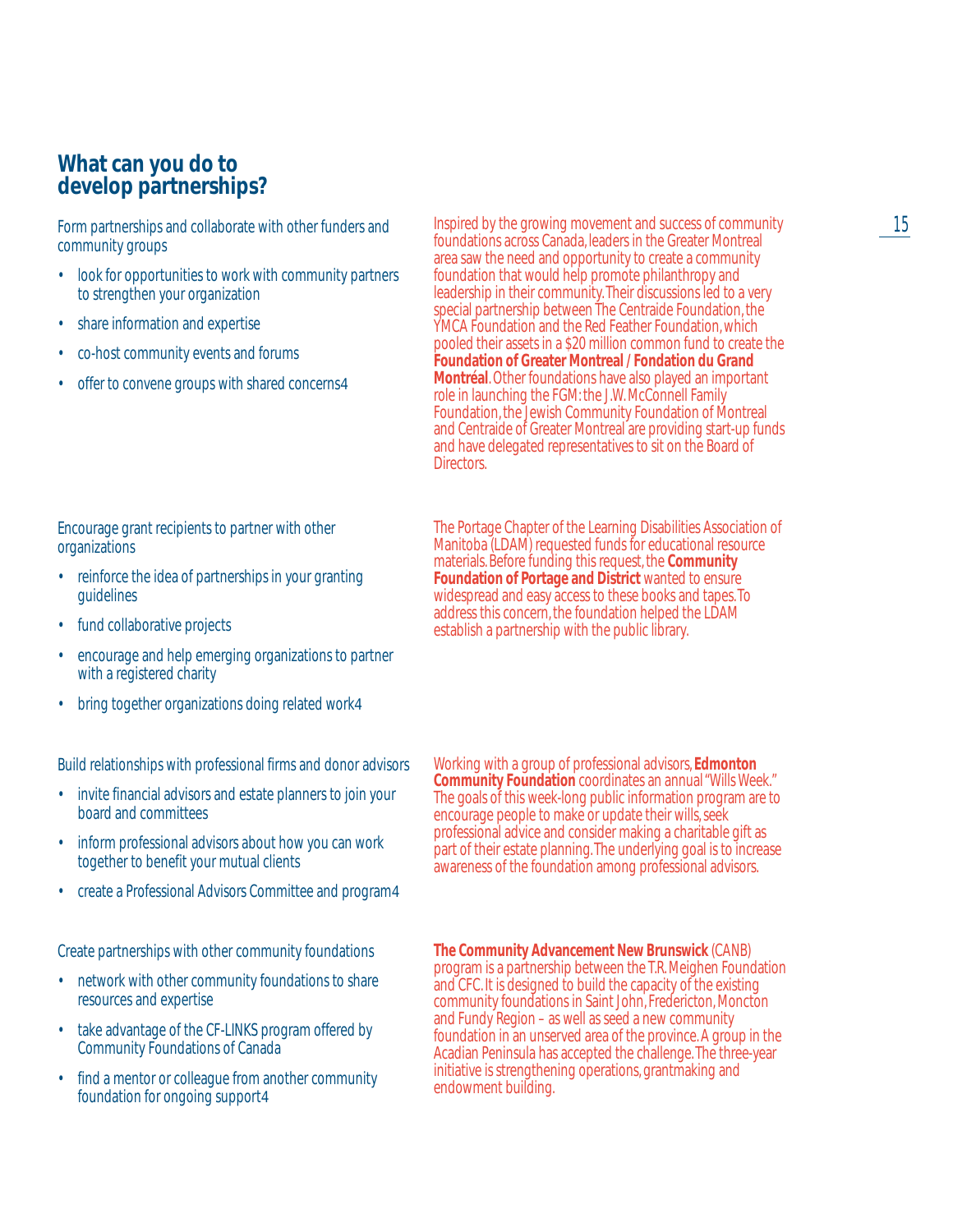**"It's not about counting heads, it's about making heads count."**

Samuel Betances, Keynote Speaker, Council on Foundations 1997 Fall **Conference** 

# **PRINCIPLE 5**

## **Reflecting Diversity and Fostering Renewal**

*We believe there is strength in diversity and that our communities will be better served when we understand different points of view and engage the broader community in our deliberations and decision making.*

# Why is this principle important?

By making our organizations more reflective of the communities we serve, we capture new energy and ideas and a richness of opinion and experience that contributes to better discussion and decision making. Our organizations are progressive, approachable and relevant and our staff and volunteers are better informed, in closer touch with their communities. We revitalize our organizations (and communities) with new leadership. And, through the community bridges we build, we create opportunities to establish relationships with new groups of potential donors.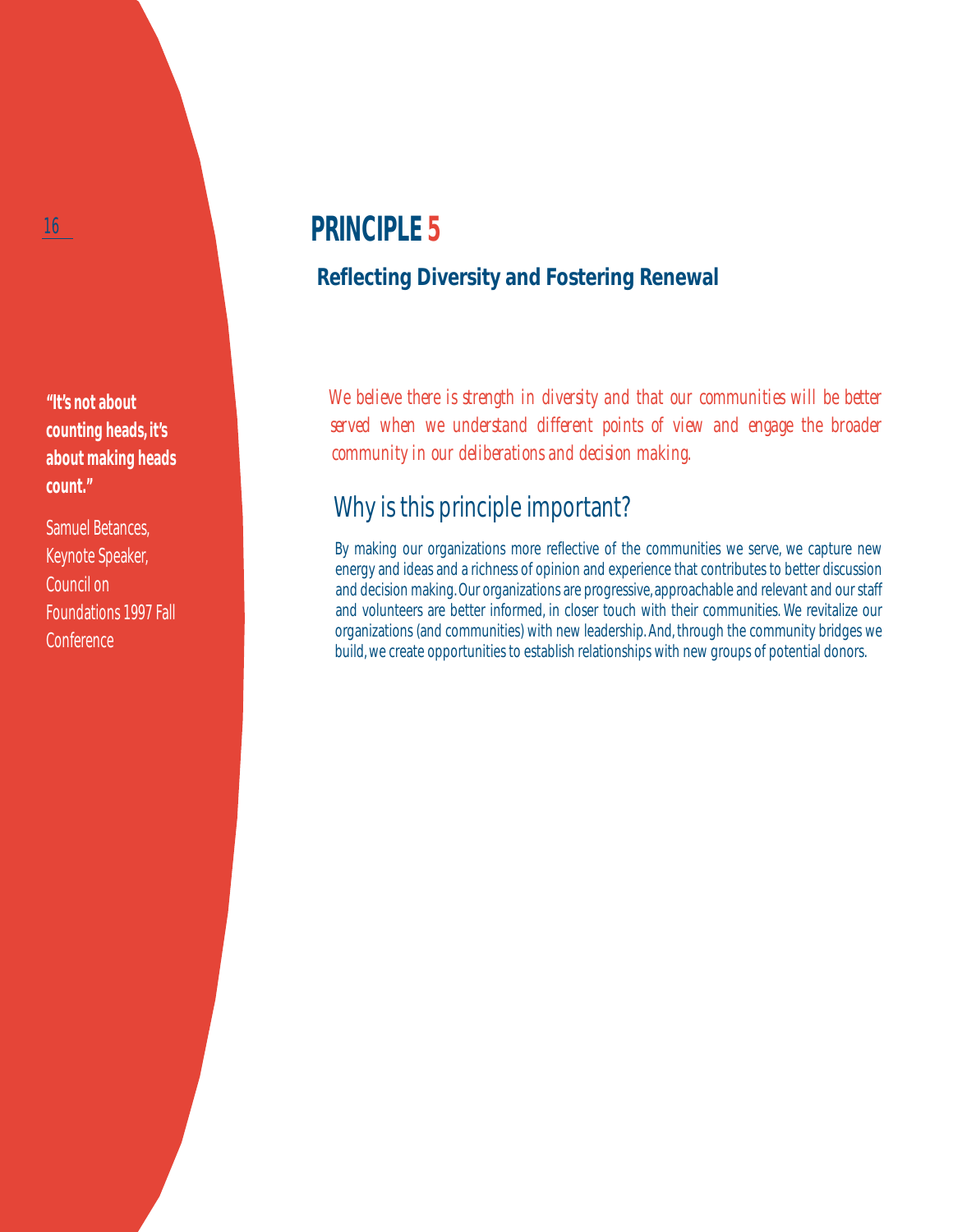### **What can you do to reflect diversity and foster renewal?**

Better understand the makeup of your community

- talk with leaders of the various groups within your community to listen and learn
- review available information on changes in local demographics
- read relevant community reports and participate in discussions 4

Seek balance within your volunteer and staff structure

- identify gaps on your board and committees (age, experience, ethnicity, socio-economic level)
- develop nomination criteria to help you reflect diversity
- be proactive and recruit volunteers and staff with different backgrounds
- practice open and fair hiring procedures4

When it came time to update their general information brochure, and in response to dramatic changes in the demographics of their community, **The Richmond Foundation** produced their printed material in three languages - English, Chinese and Punjabi. Able to communicate with a wider audience, the foundation received widespread acknowledgement and praise for their initiative.

To broaden their volunteer base, renew their organizations, develop a promising community resource, and heighten their own insight into community issues, community foundations across the country are reaching out to youth – often in partnership with other organizations. Just a few examples of this "movement within a movement": Vancouver Foundation is providing matching grants and expertise to community foundations in BC to develop **Youth in Philanthropy** programs, and a youth web site (yip.bc.ca) is up and running. The Saskatoon Foundation's Youth Granting for Youth is a partnership with the Muttart Foundation enabling youth to make grants to projects that touch other youth. The Winnipeg Foundation is linked to youth advisory committees at ten city high schools. In Kingston, the Youth Advisory Council began as a partnership with a local radio station to support young artists.

Expand your outreach into the community

- identify individuals who can introduce you to their respective communities
- interact with various groups to learn about their issues and concerns
- encourage grant applications from diverse community groups
- profile these grants to raise community awareness
- cultivate donors from varied backgrounds
- expand your mailing and invitation lists 4

A small grant to the Rainbow Skill Development Centre to purchase machines for teaching commercial sewing to immigrant women put the **Community Foundation of Ottawa** in vogue! The women's unusual and beautiful creations were unveiled at a fashion show, a highlight of the foundation's annual meeting. Donors were delighted not only with the initiative and talent of this group, but also with the vision of the foundation in supporting this "capacity building" project.

17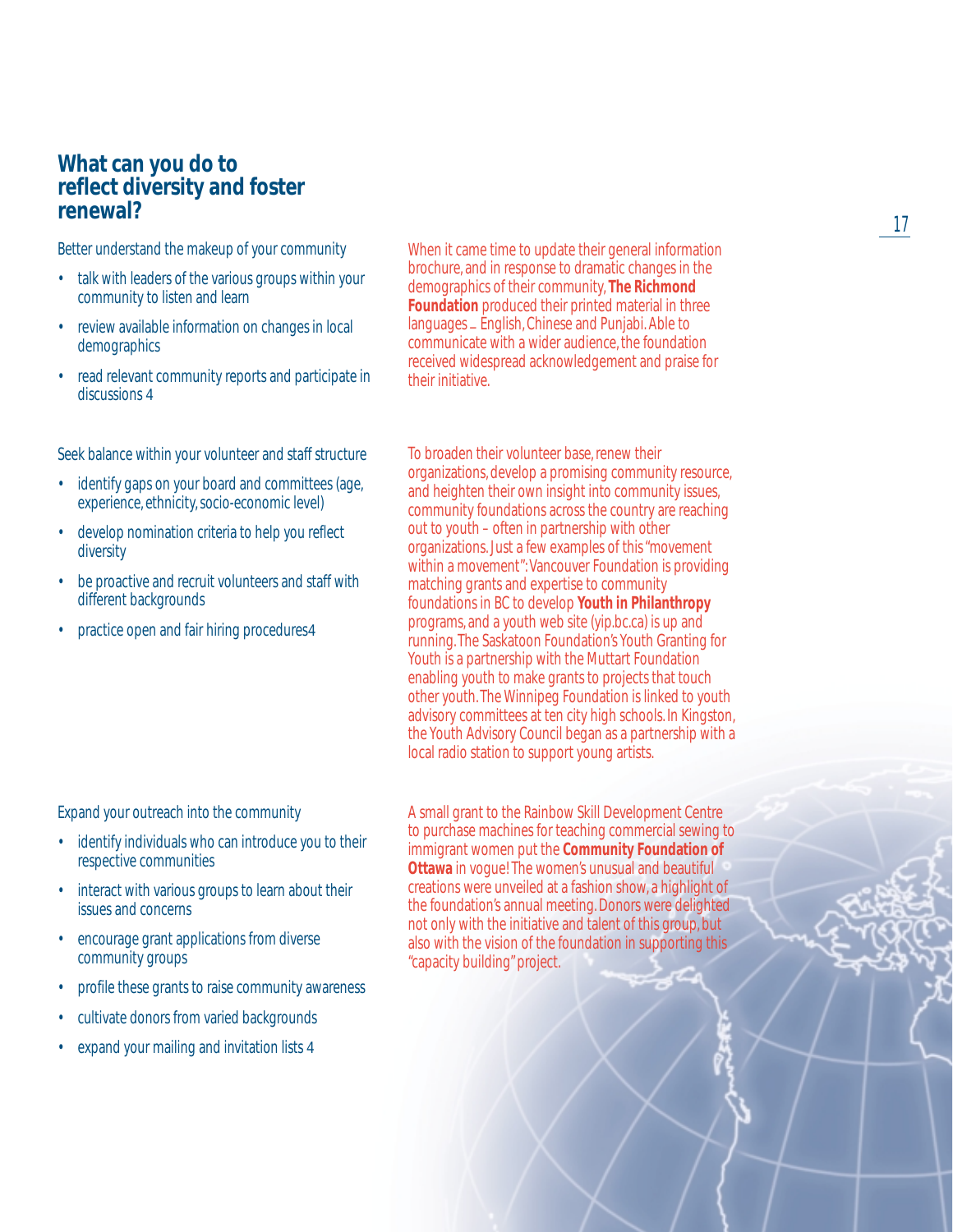**"Are we taking full advantage of our ability to take the long-term view, to be more entrepreneurial in our grantmaking, to fund the obscure or unpopular rather than just the safe and respectable?"**

Tim Brodhead, J.W. McConnell Family Foundation

# **PRINCIPLE 6**

## **Establishing an Effective and Imaginative Grants Program**

*We will strive to continually improve our skills as grantmakers, making a visible and lasting difference in our communities through a granting program that is balanced, flexible, creative and responsive.*

# Why is this principle important?

Many would argue that grantmaking is the most important activity of community foundations – it is certainly the most visible aspect of our work in the community. When we practice effective and imaginative grantmaking, we have the potential to impact our community in profound ways – building its capacity, creating learning opportunities, leveraging resources and enabling important, sometimes ground-breaking, work. Good grantmaking also attracts new donors and stimulates the growth of endowment and other types of funds.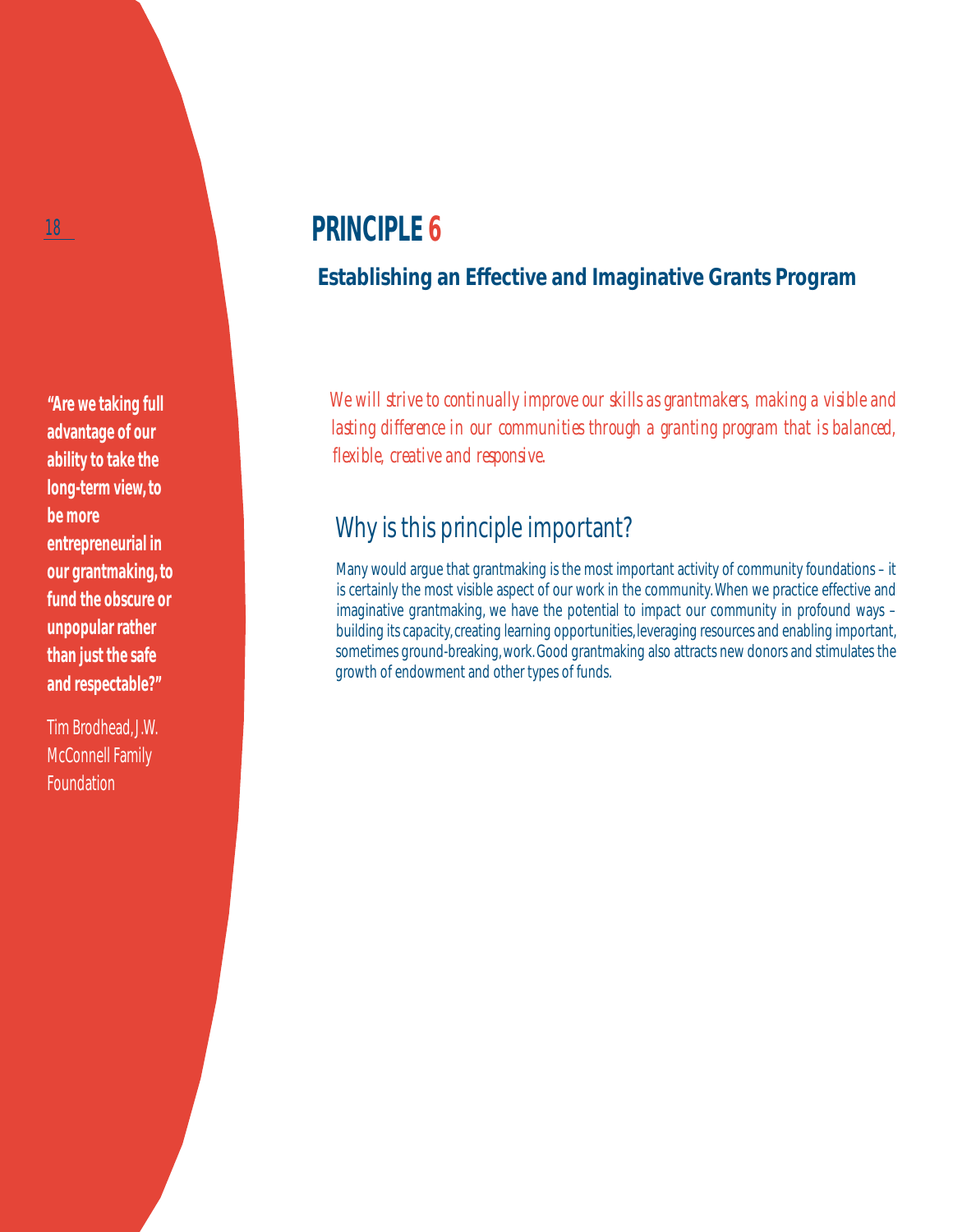### **What can you do to establish an effective and imaginative grants program?**

Set strategic priorities

- know your community, its needs, strengths and resources
- develop grantmaking priorities in response to community needs and opportunities
- set realistic goals for what you can accomplish
- create clear and simple application procedures, forms and guidelines
- ensure your granting criteria support your mission statement and organizational values4

To meet their strategic grantmaking goals, **The Kitchener and Waterloo Community Foundation** acted as the convenor for a major

project, developing a series of trails and walkways through the centre of the city along the Grand River. Their initial commitment of \$25,000 was a catalyst for other funders to join and leverage more than \$4 million from individual, family and corporate sources. A lasting legacy lives on in their community.

Board members of the **Medicine Hat Community Foundation** were aware that treatment for substance abuse was a key community problem. By bringing together more than ten community groups and local politicians, the foundation sparked a unique new program: people can now receive qualified medical help to withdraw from drugs at home or at work, rather than in hospital. Avoiding institutional rules and being surrounded by the support of family and friends has proved a key to success. After the foundation funded the program's first year, the Alberta Alcohol & Drug Abuse Commission took it over as part of its annual program.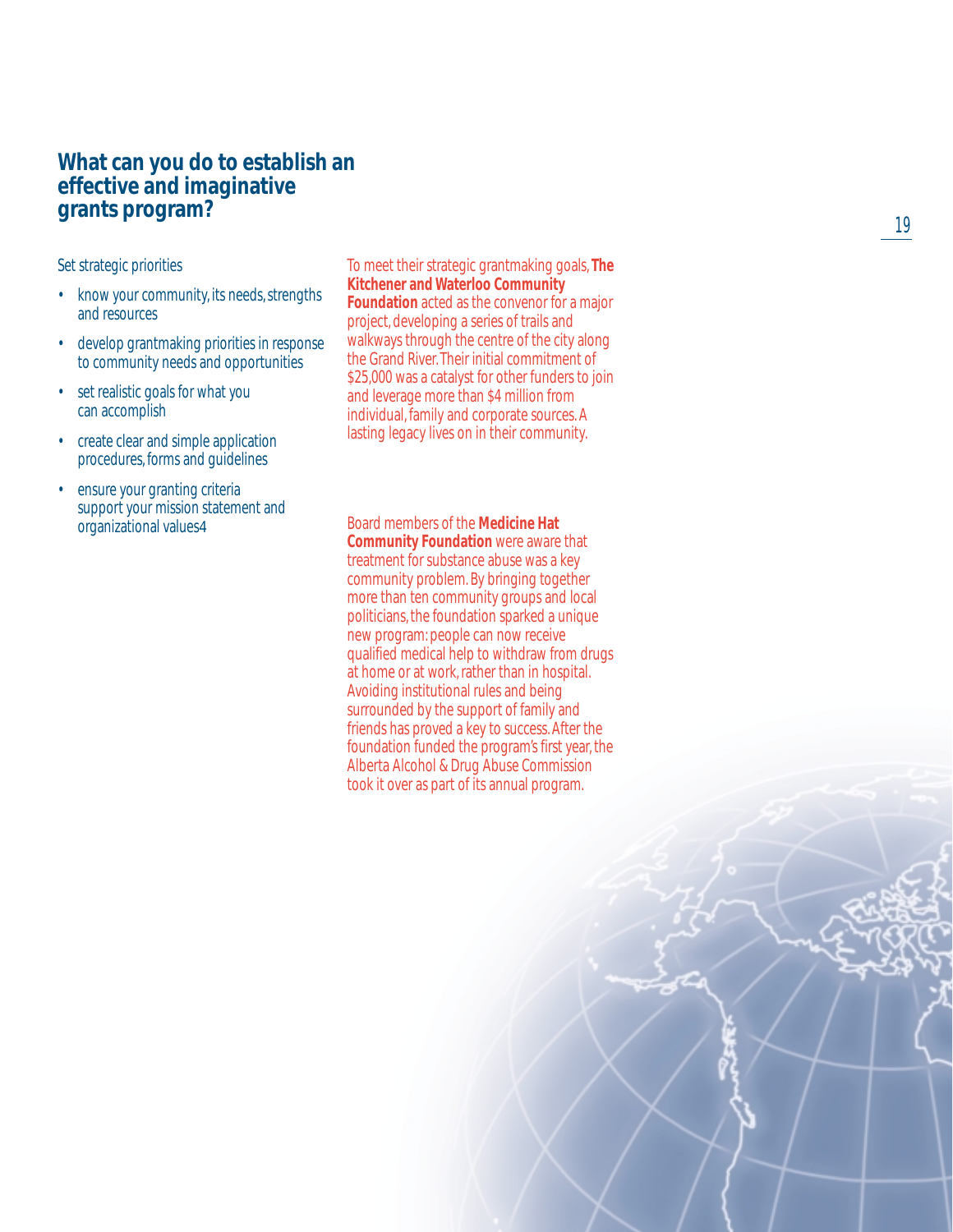Interact with your grant applicants and community

- be available to community groups to discuss their ideas
- work with grant applicants to strengthen their funding proposals
- offer organizational help as well as money4

Aim for maximum impact

- invest in your community's strengths and opportunities
- consider multi-year grants to build sustainability
- incorporate capacity-building support (training, infrastructure etc.) into your grants
- evaluate your grants and share the results4

Cuts to their government funding nearly closed the doors on KYTES, one of Toronto's most effective programs for street youth. But when KYTES approached **Toronto Community Foundation** for support, TCF gave them more than just an emergency grant. TCF volunteers helped them restructure their budget and become sustainable. With grants from several fund holders – and the credibility those grants conferred – KYTES was able to attract \$100,000 in additional support, re-hire staff and carry on.

The need for ongoing operating support for a new community centre resulted in a guarantee of a three-year grant from **The Killarney Foundation**. The centre is now self-sufficient and able to offer much needed new programs such as a summer school, the only one of its kind in the province outside of Winnipeg.

To help build the organizational capacity of its grantees, **The Calgary Foundation** now adds a "technical assistance component" to a number of its grants. For example, grantees may be given extra funds (over and above the funds they requested) to undertake related research or to access outside expertise or training programs. The extra funds may assist with the development of marketing plans or help with the clarification of strategic priorities and the development of related Board, staff and volunteer skills.



### 20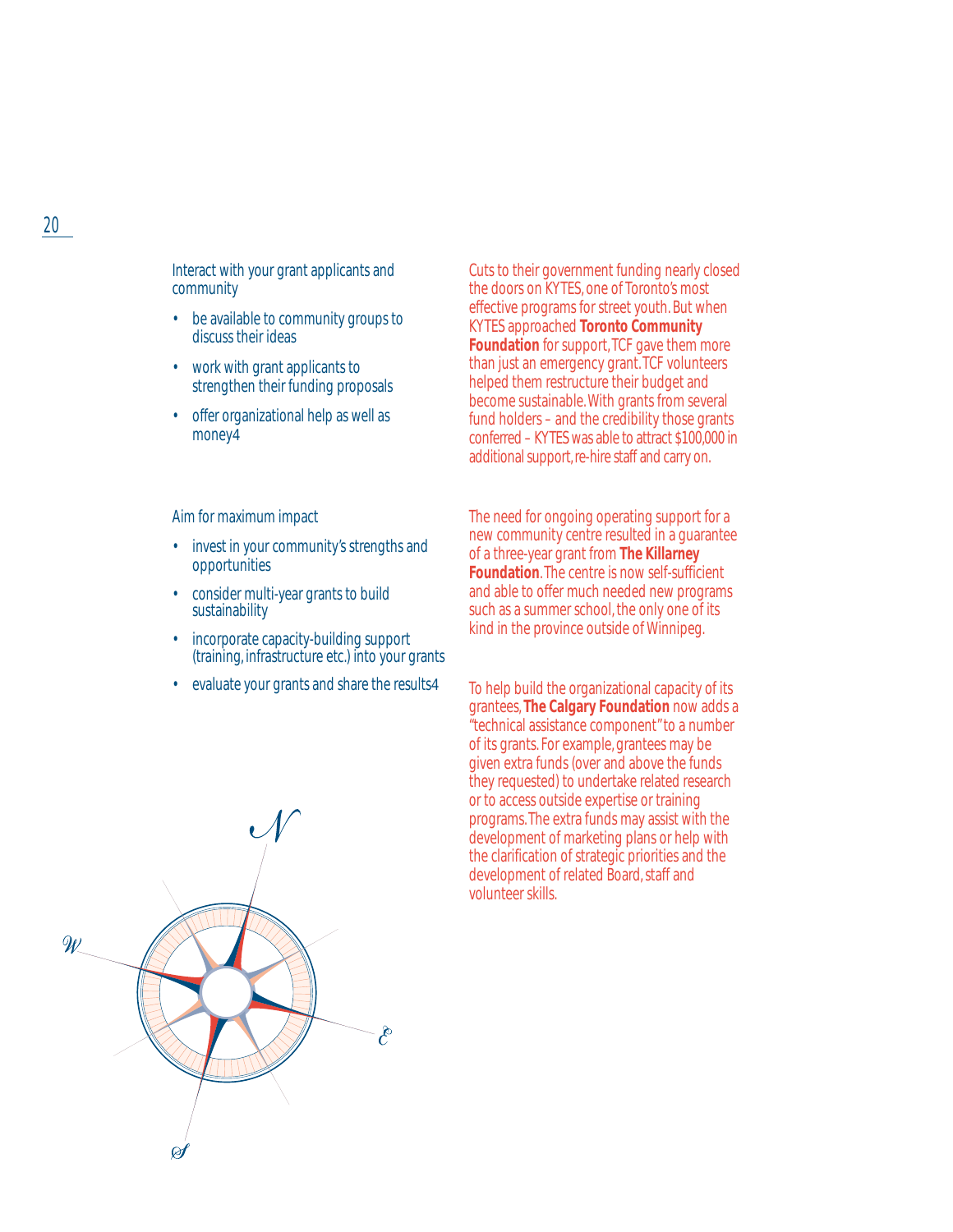Learn about grantmaking trends and be innovative

- consider a neighbourhood grants program
- remember that small grants can have a big impact
- find ways to use your grants to leverage other support4

Be flexible and creative

- seek out new ideas and innovative thinkers
- find ways to say "yes" to imaginative ideas
- decide quickly on requests to be declined so you can spend most of your time on requests you will eventually fund
- seize opportunities to focus grants on issues that are important to your community
- don't be afraid to take some calculated risks4

**Vancouver Foundation's** Youth Philanthropy Council's minigrants program, known as P.H.U.N.K.Y (Philanthropy Helps Unite Neighbourhood Kewl Youth) offers students in grades 3, 4 and 5 up to \$200 for school or community projects. The kids learn about philanthropy and their community in addition to enriching their school experience.

When **Fredericton Community Foundation** decided to help the community establish a women's shelter, they provided both an outright grant and a 2:1 challenge grant, to help organizers leverage more community support.

When Meals on Wheels found the larger premises they needed, they had to move in on short notice. They didn't have budget for carpet, tile and signage. Because their grantmaking procedure allows special discretionary grants of a maximum of \$1,500 to be given outside of the usual grants cycle, the **Central Okanagan Foundation** was able to fund a great project in a timely fashion.

The **Community Foundation of Greater Kingston** took advantage of the International Year of Volunteers to focus one cycle of its grants on proposals that emphasized volunteer training and collaboration among organizations.

At a symposium on children's issues,**Hamilton Community Foundation's** CEO had an informal chat with a local police officer, who described how youth loitering on weekend evenings had become a local concern. The community foundation convened the stakeholders – youth, police, business owners, residents, and youth-serving organizations. Six weeks later, they had together created "The Square" – a safe place for youth to congregate and socialize which attracts about 50 kids three nights each week. Hamilton Community Foundation acted as the catalyst and hired a community development worker on a short-term contract to help the group realize its plan; soon after, it transferred management and fiscal responsibility for the successful project to a youth-serving agency.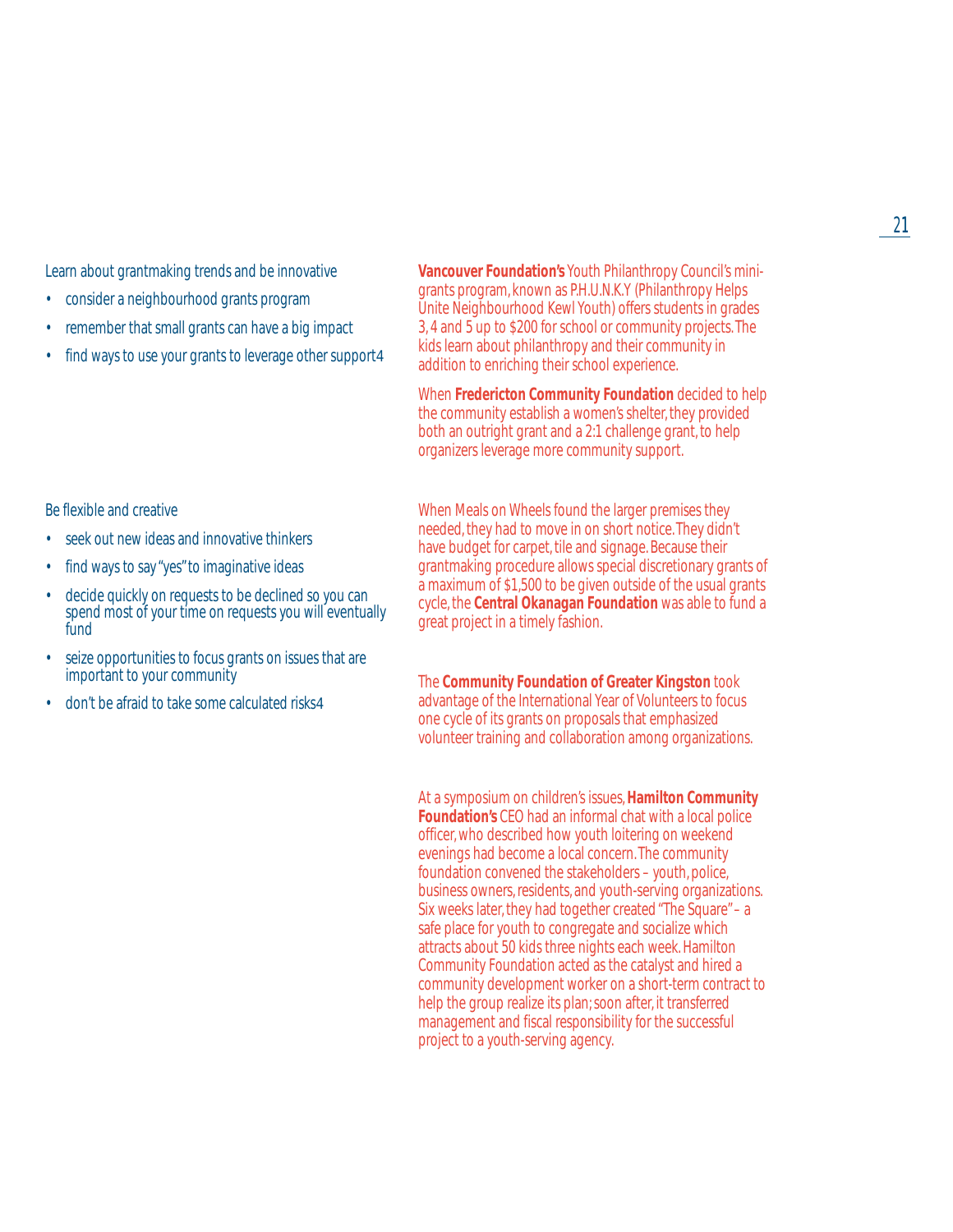**"One of our foundation's goals is to enhance the nature and the scope of philanthropy – not just in this community, but nationally and internationally."**

**Community** Foundation of Ottawa strategic plan

# **PRINCIPLE 7**

## **Building Community Assets and Facilitating Philanthropy**

*As we build and invest permanent endowments and other assets for our communities now and in the future, we will help our donors derive the maximum possible benefit and satisfaction from their giving by learning about their charitable goals, providing them with information about ever changing needs, integrating their goals with community opportunities, and providing flexible giving options. We will value and champion philanthropy.*

## Why is this principle important?

Community foundations are uniquely positioned to help donors, potential donors, and professional advisors understand the diverse needs, strengths and opportunities in their communities. By learning about and respecting the charitable goals of our donors and working with them and their advisors, we can help donors leave a lasting legacy that truly reflects their particular philanthropic intent and also meets important needs in our communities and beyond. Through flexible, personalized donor services and wise investment and stewardship practices, we will foster philanthropy, increase the endowed and other funds that build the capacity of our communities, and ensure that our endowments remain flexible enough to meet evolving future needs.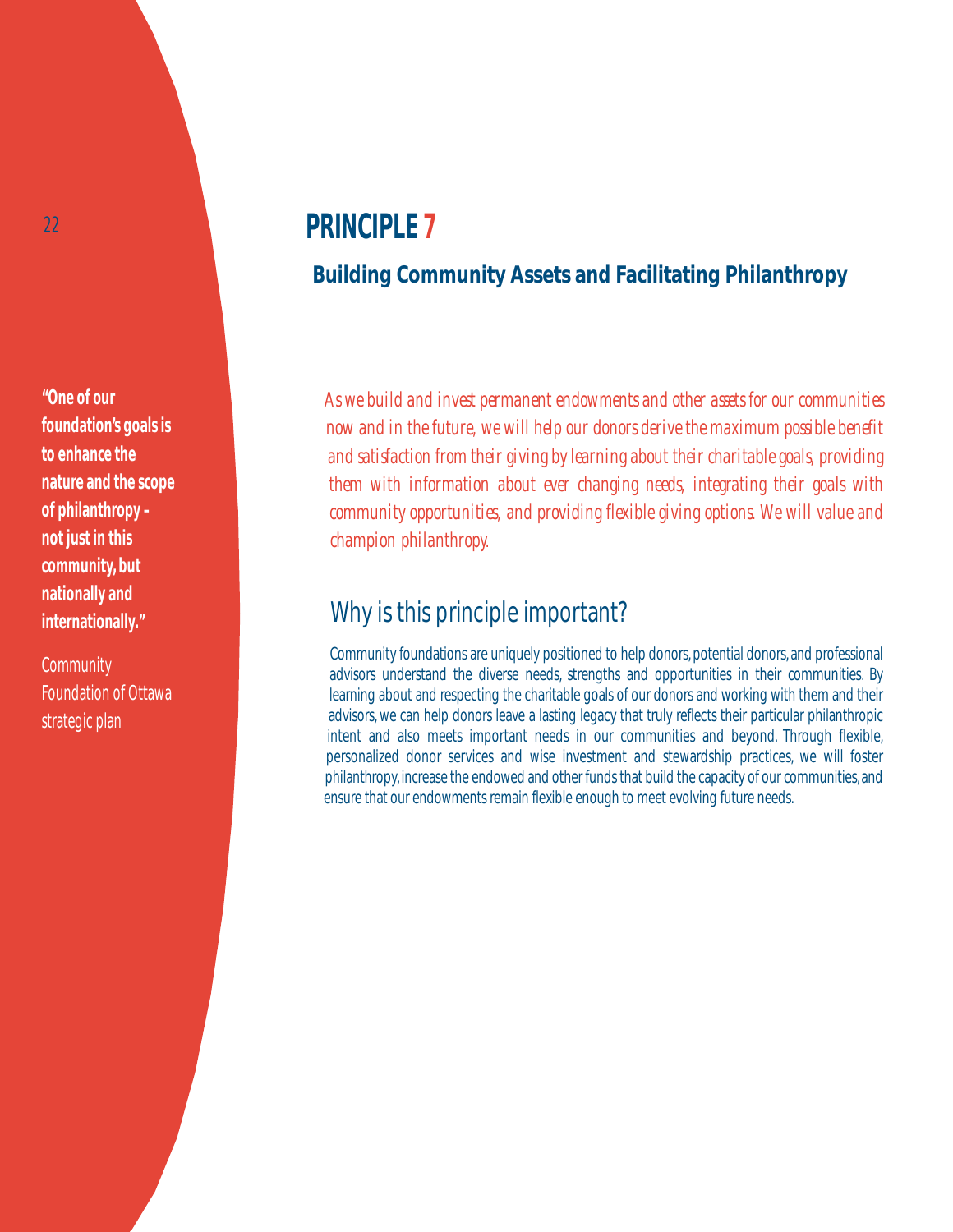### **What can you do to build your community's assets and facilitate philanthropy?**

Create a strong investment and stewardship framework

- establish investment policies and guidelines
- recruit knowledgeable board members
- select external investment counsel, set performance benchmarks and plan for periodic evaluation
- adopt a code of ethics, such as the Canadian Centre for Philanthropy's "Code of Ethical Fundraising and Financial Accountability"4

Promote the value of philanthropy

- partner with other groups to encourage giving to all charities
- leverage assets for your community
- speak out about the value of giving
- help donors pass the philanthropic spirit to the next generation 4

#### **The Community Foundation of Orillia &**

**Area** got off to a fast start, with assets growing to almost \$700,000 in its first two years, and quickly realized it needed outside investment services to ensure both growth and security to its donors. The board formed an investment committee that included volunteers from the investment community and established investment policies and guidelines (portfolio objectives, asset mix, reporting expectations etc.) that formed the basis for soliciting proposals from investment firms. A process for reviewing proposals was also set and an investment firm was selected from a short list of three.

### One of **Fundy Community Foundation's**

donor advised fund holders has named his children as the trustees of the family fund. Each year, the two teenagers work together to decide how income from the fund will be spent. A new generation is learning about investments, community needs and opportunities, how to evaluate potential grantees and how to make tough choices. Their first grant was made to a local women's shelter.

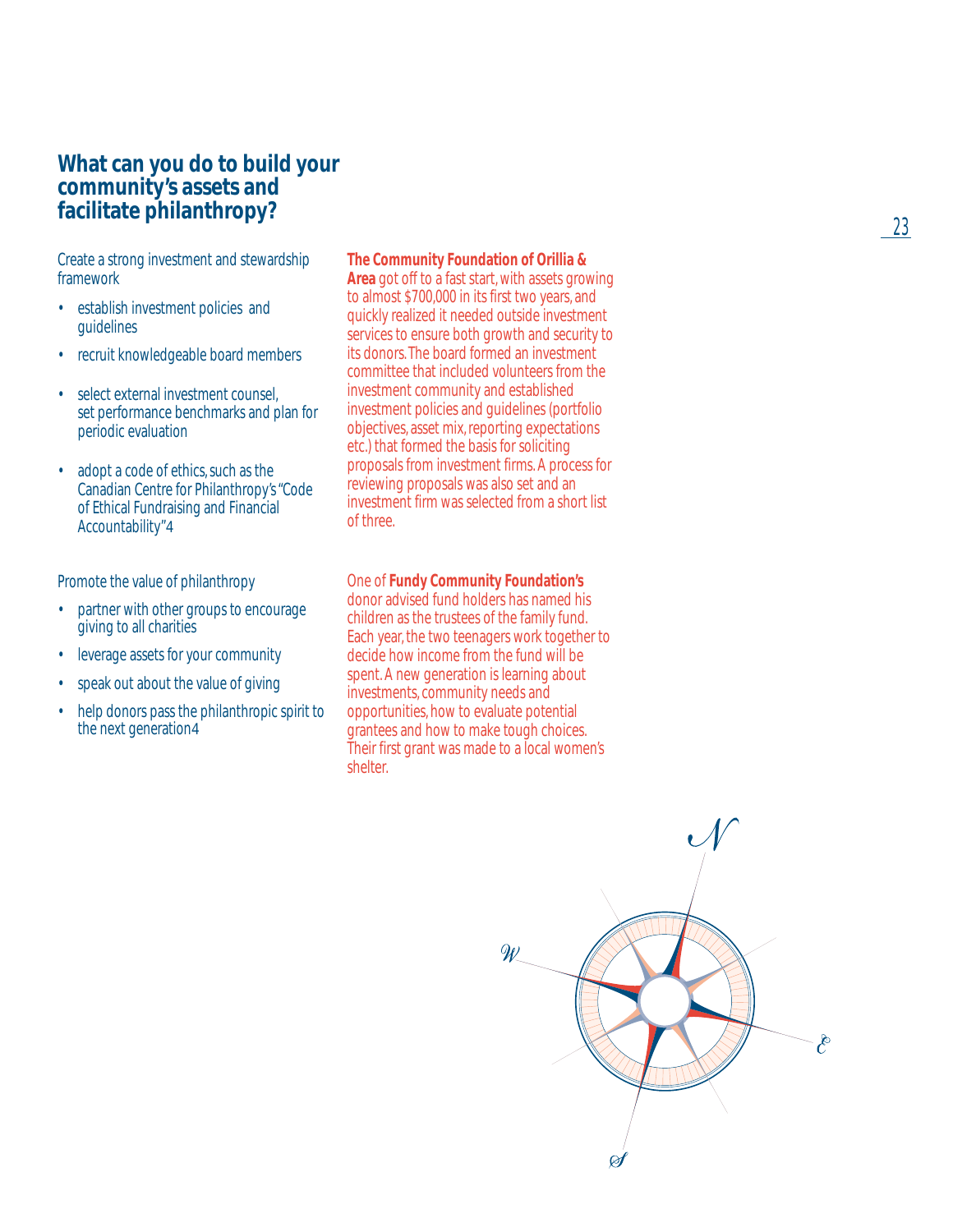Respect donor wishes and help them tailor their giving

- talk to your donors about their charitable goals
- help donors structure a personalized plan that meets their specific situation and charitable desires
- offer a wide range of flexible giving options
- be knowledgeable about tax benefits of different forms of giving
- provide recognition (or anonymity) tailored to each donor; organize donor recognition events4

#### Assets of **The Abbotsford Community**

**Foundation** soared when a "dot-com" donor contributed more than \$1 million in stock. After discussions with the foundation, the donor divided his gift between the community fund, the administrative endowment fund, a bursary fund, and the Land Trust Society. Although he and his wife live outside Abbotsford, the anonymous donor learned of the foundation's activities through one of the board members. His wife contributed a similar amount to a prairie university for equine research.

Involve your donors

- give donors information about the needs and opportunities in the community
- take donors on site visits to community projects
- offer donors opportunities to talk to grantmaking volunteers
- send donors reports and updates about their fund's performance and grants4

As part of their donor service program, the **Community Foundation of Ottawa** has begun mini-van outings to community projects for its fund holders. They visit grantees and learn firsthand about local needs and solutions.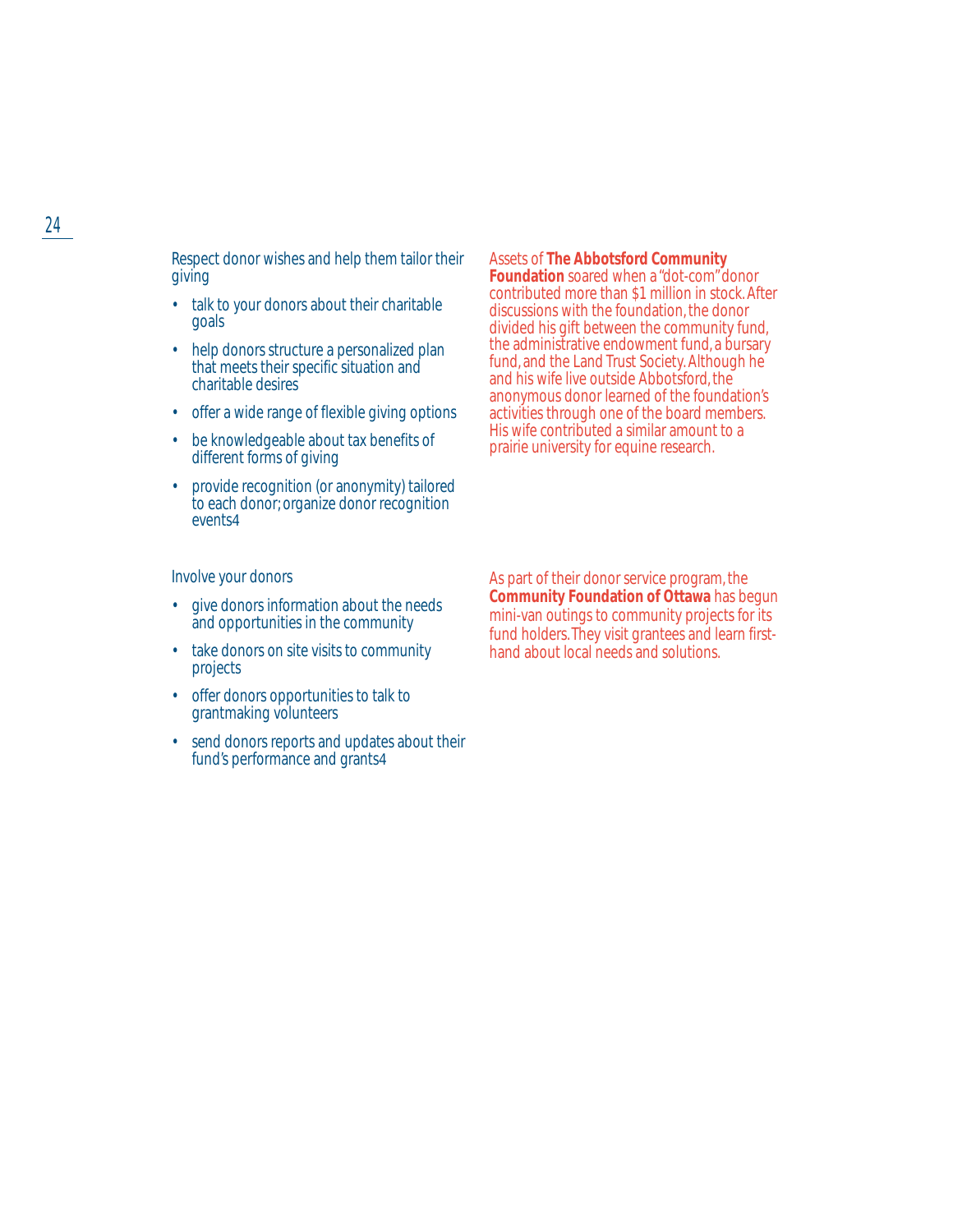Partner with professional advisors

- work with your community's professional advisors (lawyers, accountants, financial planners etc.) to help them meet their clients' charitable goals
- recognize that advisors are key partners in facilitating philanthropy4

Many community foundations are partnering with the **"Leave a Legacy"** initiative to encourage people from all walks of life to consider a gift to a charity of their choice. Kingston's "A New Legacy" symposium, with various seminars on planned giving and charity law, attracted 80 professional advisors and representatives from local charities.

#### **Vancouver Foundation and CFC** jointly sponsored

a two-day fund development and community leadership workshop in Richmond where close to 100 staff and board members from 27 BC community foundations learned from each other, from consultants and professional advisors.

Tell your stories

- give examples of how donors have met their particular charitable goals
- be transparent in your dealings with donors, advisors, grantees and the public
- celebrate philanthropy4

#### **Hamilton Community Foundation** has

established a "speakers bureau" to encourage volunteers and staff to make presentations to local groups about community philanthropy and the foundation. A template speech is built around the stories of past and current donors.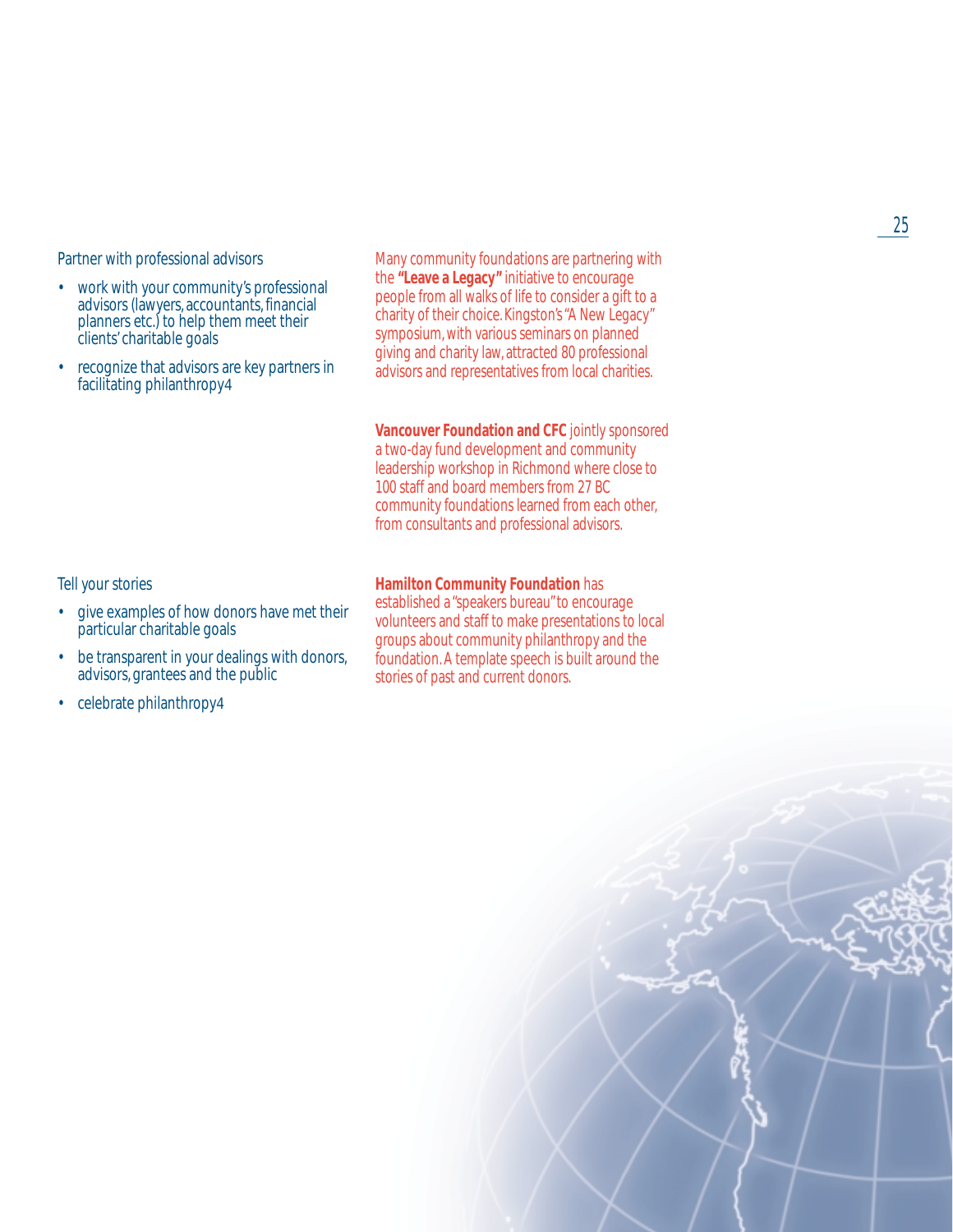**"Our efforts in evaluation are aimed at making us better grantmakers – more informed and more educated about issues that challenge our community."**

John P. Binsted, **Vancouver Foundation** 

# **PRINCIPLE 8**

## **Evaluating and Sharing Results**

We will evaluate our activities to improve our skills and knowledge and we will *share key findings with others.*

# Why is this principle important?

Unless we evaluate what we do in our grantmaking, fund development and leadership activities, we won't know whether we're on the right track. Everyone learns from evaluation – volunteers, staff, donors, grantees, partners and colleagues.We find out what works and what doesn't and we learn how to build on our successes and turn around our shortcomings. Sharing this information and insight with others adds to our knowledge and builds credibility with all of our partners.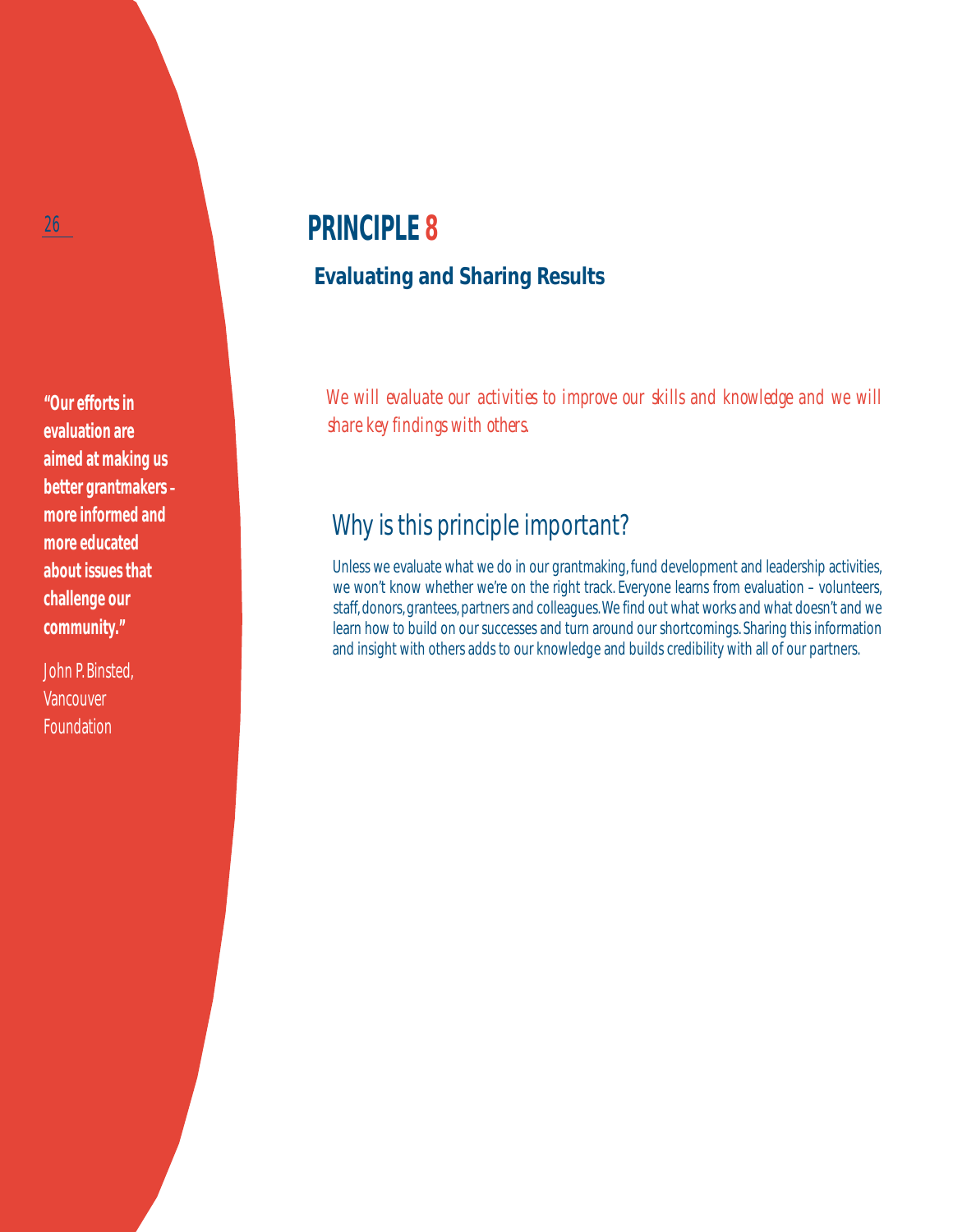### **What can you do to evaluate and share results?**

Evaluate all your major activities

- set goals for your major activities to have a clear idea of what success will look like
- identify milestones along the way to help you track your progress
- revise your plans if your goals are not being met
- learn about evaluation through CFC's CF-LINKS program, other foundations or local resources4

Establish evaluation procedures and involve grant recipients

- establish evaluation and reporting as a condition of funding
- develop a simple and straightforward approach that includes a form for grant recipients to complete
- track your annual grants by comparing them against your funding priorities
- visit funded programs and invite recipients to meet with your grants committee to discuss results
- create a special evaluation process for grants that are larger, riskier, and/or multiyear and allow the recipients to cover these evaluation costs with grant dollars4

### Share the results

- report back to grant recipients, fund holders, your board and committees
- communicate personal interest stories to the community and donors
- deliver an annual report to the community
- take donors on site visits to funded programs4

Believing that evaluation makes better grantmakers, **Vancouver Foundation** has made evaluation a priority. A working group, made up of staff and volunteers, reports to the distribution committee. It evaluates Vancouver Foundation's own programs – such as its regranting, Youth in Philanthropy, neighbourhood grants, and mini grants programs – as well as the effectiveness of its grantmaking practices.

To evaluate the impact of its grants program, **The Kitchener and Waterloo Community Foundation** sets annual objectives. They compare grants with priorities, discuss feedback from grant recipients and review controversial issues. They also meet with donors of advised funds to review contracts and explore opportunities to co-fund projects.

 $\overline{\mathscr{W}}$ 

 $\mathscr{A}$ 

**Toronto Community Foundation** (TCF)

gathered valuable insights about working with private foundations, professional advisors and donor services through its "Touch the Future" program. With support from Ontario's Trillium Foundation, TCF captured that learning and shared it with CFC and other community foundations in booklet form and on the TCF Web site.

27

È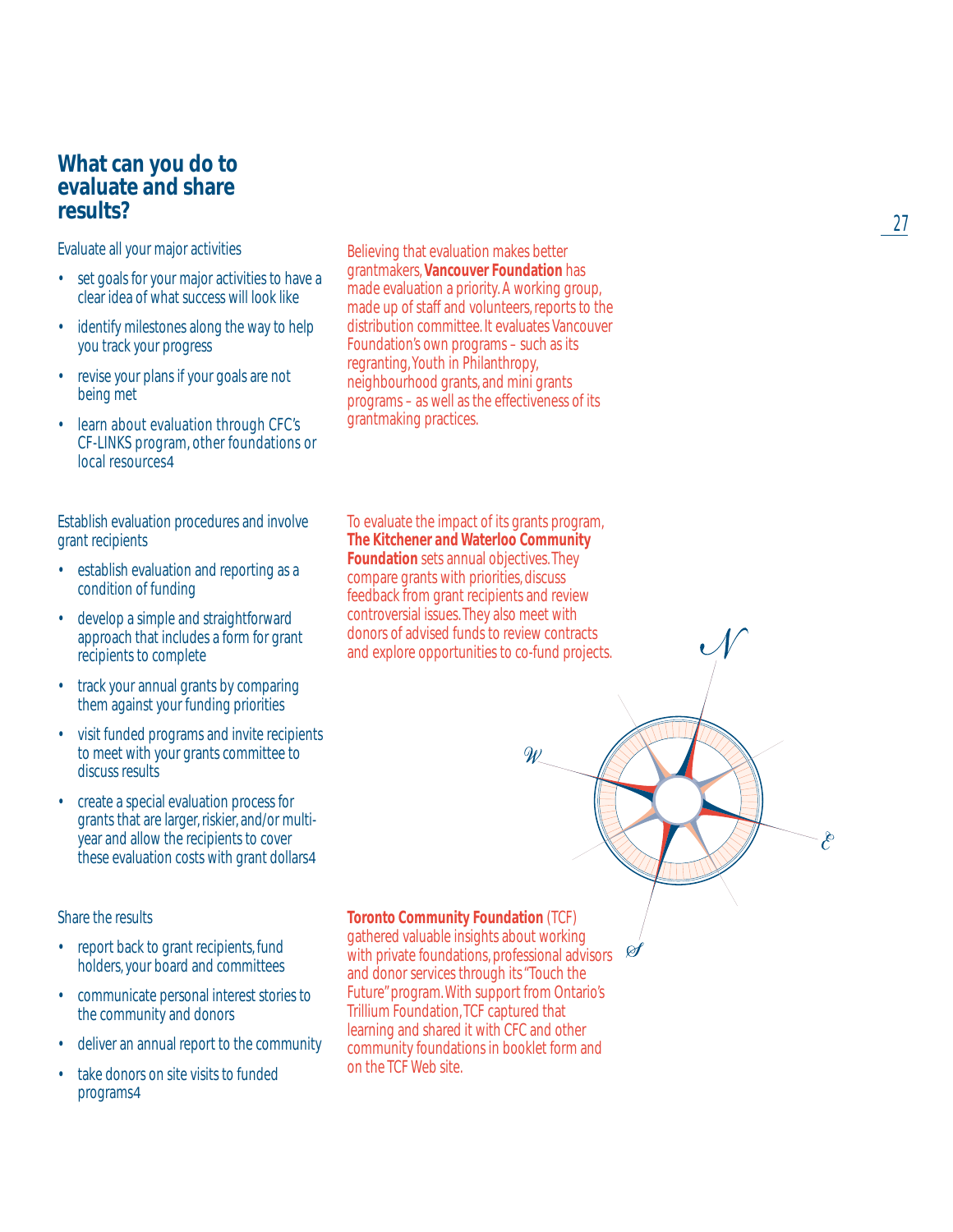**At a time when charitable organizations are being closely scrutinized by donors, government agencies and the public, community foundations have an opportunity and an obligation to model high standards of accountability.**

# **PRINCIPLE 9**

### **Implementing Responsive and Accountable Processes**

*We will engage in practices that are open and accessible, fair and objective, flexible and timely as we work with grant seekers, donors, volunteers and others in the community. This is essential to our role as credible and reputable stewards of community resources.*

## Why is this principle important?

This principle demonstrates respect for donors, grant applicants, volunteers, staff and others in the community and builds trust and confidence in the foundation. A commitment to objectivity helps resolve potential conflicts of interest and enables fair decisions on sensitive and difficult issues. At a time when charitable organizations are being closely scrutinized by donors, government agencies and the public, community foundations have an opportunity and an obligation to model high standards of accountability.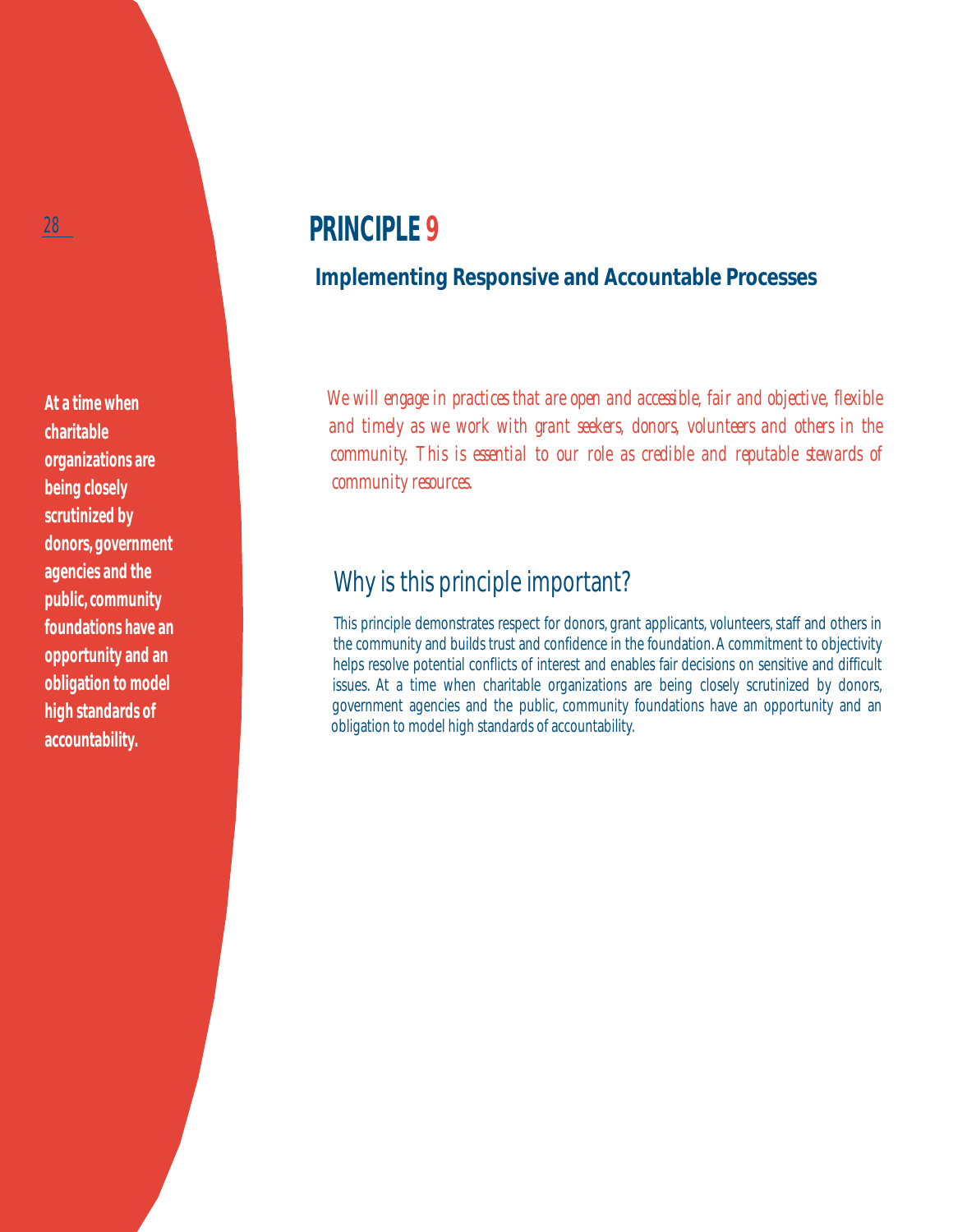### **What can you do to implement responsive and accountable processes?**

Be transparent in the way you do business

- establish policies and procedures that support your commitment to this principle and make this information readily available
- establish board and committee nomination criteria
- establish conflict-of-interest quidelines
- ensure your annual report presents clear financial information4

Know the rules and regulations for community foundations

- learn about and comply with relevant federal and provincial legislation
- refer to Community Foundations of Canada guidelines
- organize board orientation and training sessions
- develop a board manual and volunteer job descriptions
- be aware of the issue of directors' liability 4

Develop clear and timely procedures

- develop simple, straightforward grant application forms and guidelines
- keep paperwork to a minimum
- provide timely responses to letters, phone calls and requests for information
- invite potential applicants to discuss their applications before they are submitted4

Identify ways to report back to your community

- produce an annual report
- hold an annual event
- publish an annual summary of your activities, including financial results, in your local newspaper
- organize grant seekers forums
- develop relationships with local media 4

When **Fundy Community Foundation** turns down a grant application, they invite the agency to meet with staff to discuss the reasons for this decision. Believing they are accountable to their community and its organizations, they hope agencies will take away a better understanding of how to prepare a grant application and be encouraged to apply again for a grant.

The director of development and gift planning at **The Calgary Foundation** keeps the board (along with professional advisors in the community) informed about tax rules and regulations through breakfast meetings and seminars. To further increase the board's understanding, an example is given of how the rule or regulation works when applied to a gift to the foundation.

In a continuing effort to streamline the granting process**, The Victoria Foundation** has made its existing guidelines and application form available on its Web site. Potential grant recipients can now simply e-mail a draft application to the foundation for review before it is submitted. In addition, **The Victoria Foundation** has partnered with the United Way of Greater Victoria, Coast Capital Savings Foundation, and Queen Alexandra Foundation for Children to create a Web site where potential applicants can access funding information with greater ease.

When they awarded their first-ever grants, the **Selkirk & District Community Foundation** celebrated by holding an awards dinner to distribute \$10,000 to five local organizations. Grant recipients talked about how the funding would be used and the event received front page newspaper coverage. Board members feel events like this are an excellent way to profile foundation grantmaking with donors and the community-at-large.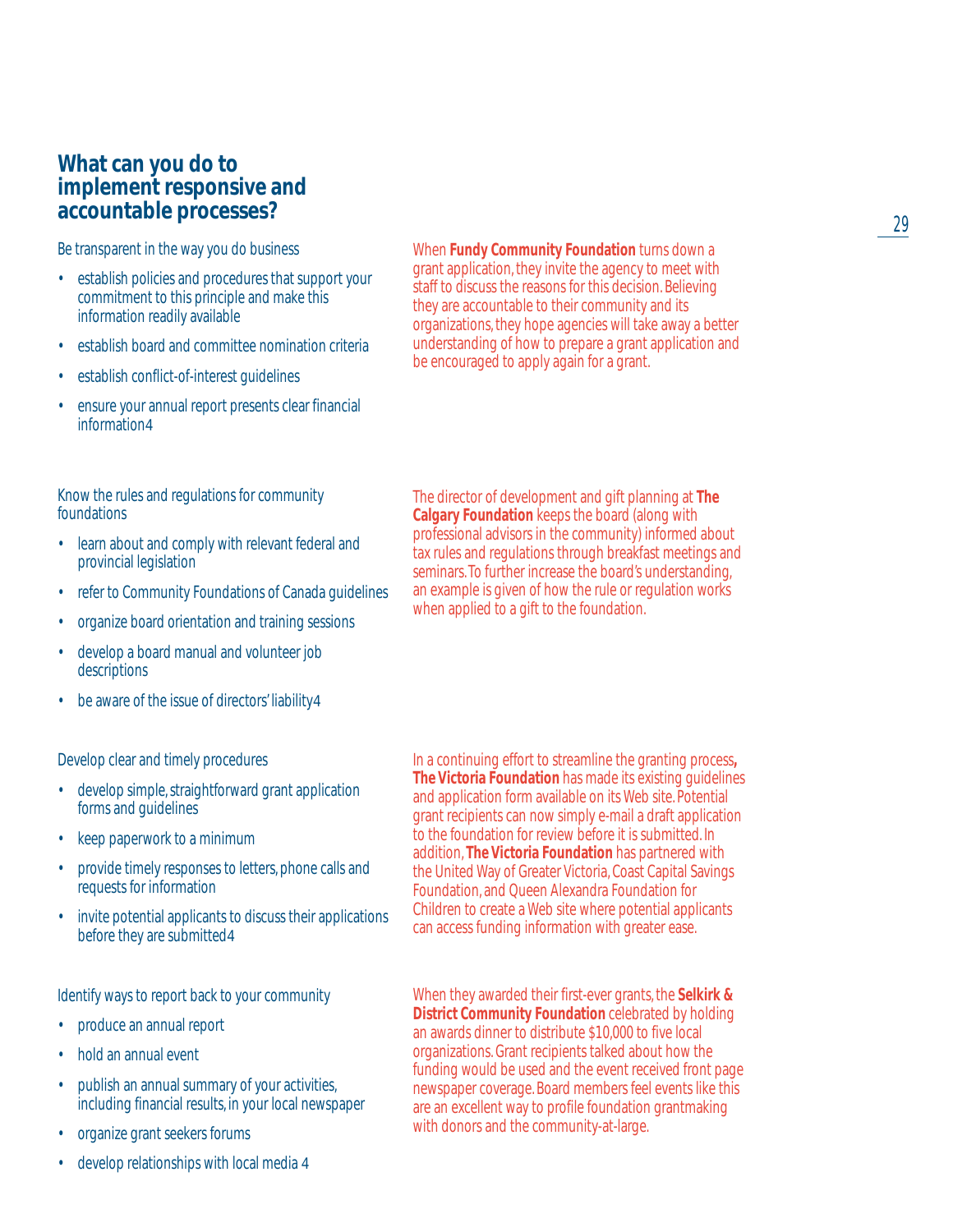**In our busy lives we sometimes neglect to celebrate the achievements and contributions of staff and volunteers. Don't forget the importance of balancing hard work with fun and fellowship.**

# **PRINCIPLE 10**

### **Balancing Our Resources**

*Because our fund development, grantmaking and other community leadership activities are inter-dependent, we will commit and balance our human and financial resources among them.*

## Why is this principle important?

Community foundations have multiple roles and responsibilities – for fund development, grantmaking and community leadership. To be effective in these interdependent areas, we need to find ways to balance our time, energy and activities. And we need to ensure that adequate financial resources are committed to carry out our responsibilities in each area. If we don't allocate our resources appropriately, we run the risk of being less effective and seen as focusing on one area only, diminishing our potential as philanthropic leaders in our communities.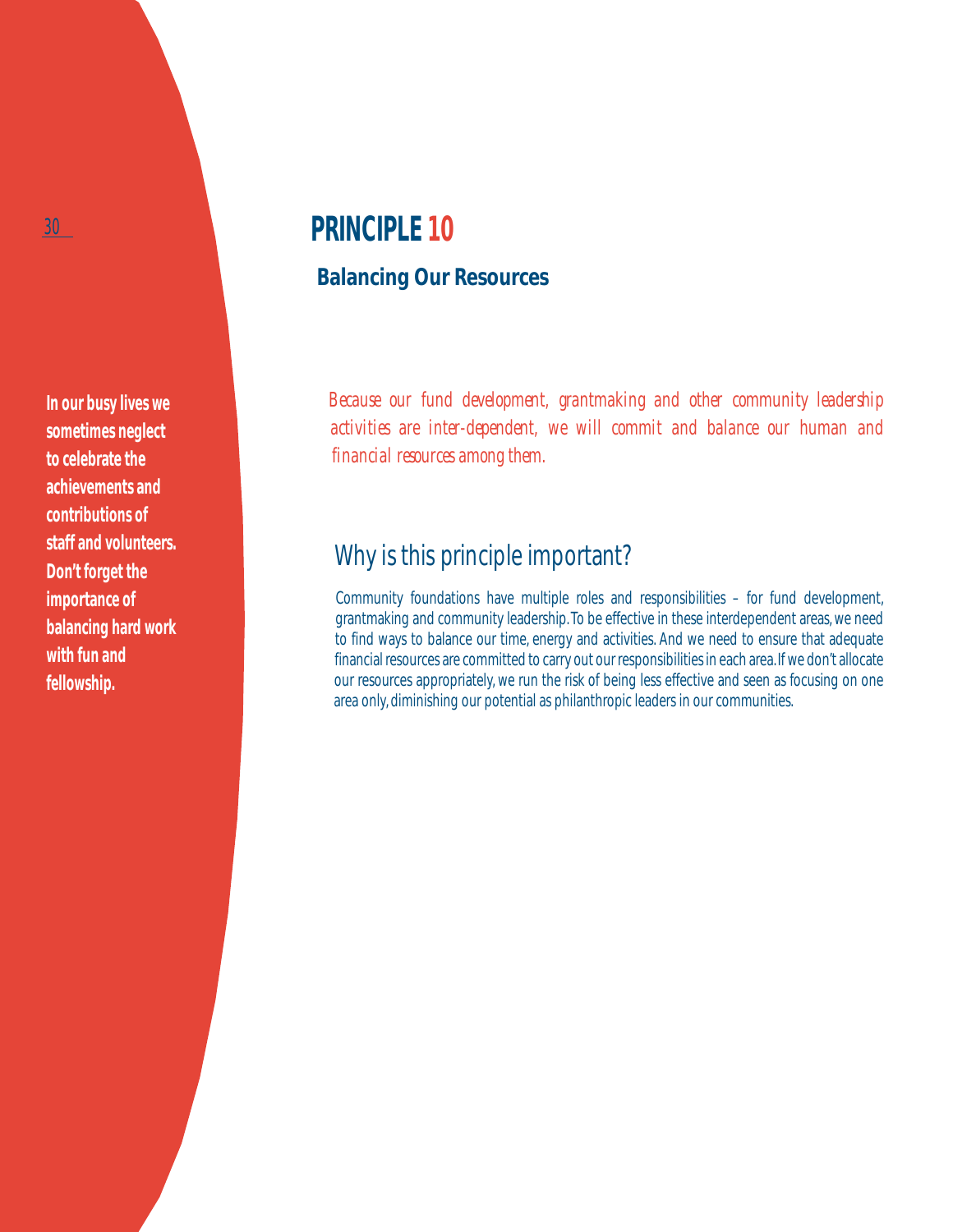### **What can you do to balance your resources?**

Develop a strategic plan

- articulate a vision for your foundation
- identify and clearly understand your foundation's various roles
- commit to realizing this vision 4

Volunteers and staff at **Edmonton Community Foundation** say that the organization is always in a strategic planning mode. Each fall, at their annual board and staff retreat, goals are established and issues and opportunities are identified. The foundation's collective vision for the future and annual goals, action plans and budgets evolve from this regular planning process.

Create and implement an operational plan

- determine the resources necessary to implement your strategic plan
- budget adequately for each program area
- develop a staffing plan to support the delivery of your programs and services
- monitor and evaluate your plan on a regular basis4

Investing considerable time and energy into developing a strategic plan,**Hamilton Community Foundation** wanted to capitalize on its effort and not lose sight of its goals. The board agenda is now built around strategic issues and divided into planning and action categories with space for decisions, timelines and job assignments. Everyone stays focused on the key issues and progress can be monitored.

At the **Community Foundation of Ottawa**, regular staff meetings include one donor story and one grant story. This small addition to the agenda helps to keep staff informed – and inspired.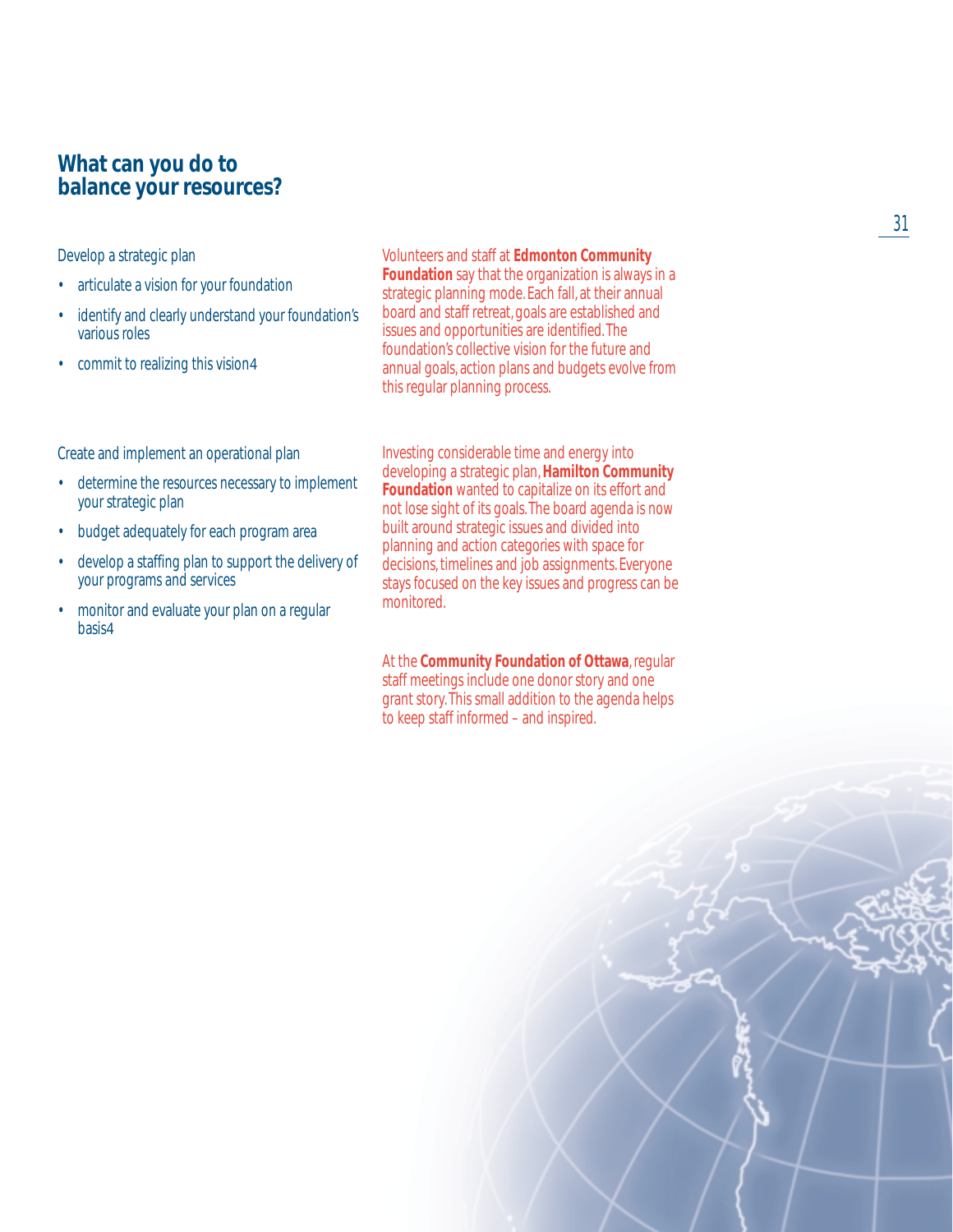## Acknowledgements

*Explorations* reflects the ideas, experience and guidance of many people within the community foundation movement in Canada. We are most grateful to all the volunteers and staff who shared their perspectives and their stories to frame and illustrate these principles.

*Explorations* was first developed by Beth Girvan, Betsy Martin and Judith McCulloch, in association with Lynda Farmer, Trilogy Group. Reference group members offered valuable guidance: Cathy Auld, Christopher Gordon, Sheila Henley, Janice Henry, Don Johnston, Marilyn Stecyk, and David Uffelman. The Walter and Duncan Gordon Foundation provided financial support and encouragement. Original design and production were by AM Design.

*Explorations*, *2nd Edition* builds on, expands and updates the original. Additional content is by Johnson Associates and Trilogy Group with invaluable input from the *CF-LINKS* Advisory Committee, CFC Regional Coordinators, CFC consultants, and others within the Canadian community foundation network.

For further information about the examples provided in *Explorations*, please contact the individual community foundation directly.



For additional copies, information or ideas on how to use *Explorations*, please contact: **Community Foundations of Canada** 301 - 75 Albert Street, Ottawa, Ontario K1P 5E7 **Tel:** (613) 236-2664 **Fax:** (613) 236-1621 **E-mail:** info@community-fdn.ca

32